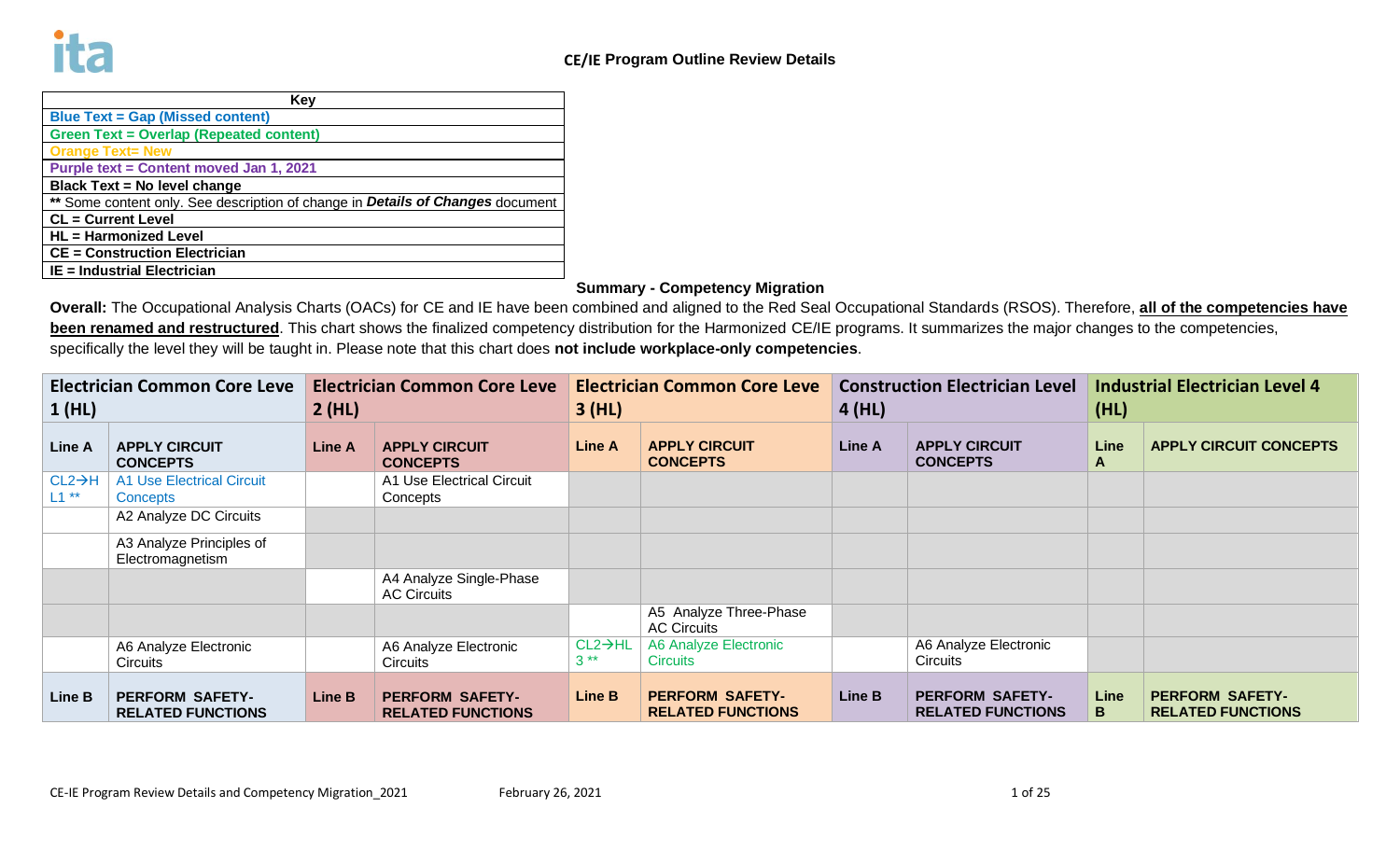

| <b>Electrician Common Core Leve</b> |                                                                              | <b>Electrician Common Core Leve</b> |                                                                       | <b>Electrician Common Core Leve</b> |                                                                       | <b>Construction Electrician Level</b>                    |                                                                       | <b>Industrial Electrician Level 4</b>             |                                                             |
|-------------------------------------|------------------------------------------------------------------------------|-------------------------------------|-----------------------------------------------------------------------|-------------------------------------|-----------------------------------------------------------------------|----------------------------------------------------------|-----------------------------------------------------------------------|---------------------------------------------------|-------------------------------------------------------------|
| 1(HL)                               |                                                                              | 2(HL)<br>4(HL)<br>3(HL)             |                                                                       | (HL)                                |                                                                       |                                                          |                                                                       |                                                   |                                                             |
|                                     | <b>B1 Use Personal Protection</b><br>Equipment (PPE) and Safety<br>Equipment |                                     |                                                                       |                                     |                                                                       |                                                          |                                                                       |                                                   |                                                             |
|                                     | <b>B2 Maintain Safe Work</b><br>Environment                                  |                                     |                                                                       |                                     |                                                                       |                                                          |                                                                       |                                                   |                                                             |
|                                     | B3 Perform Lock-out and<br><b>Tag-out Procedures</b>                         |                                     |                                                                       |                                     |                                                                       |                                                          |                                                                       |                                                   |                                                             |
| Line C                              | <b>USE TOOLS AND</b><br><b>EQUIPMENT</b>                                     | Line C                              | <b>USE TOOLS AND</b><br><b>EQUIPMENT</b>                              | <b>Line C</b>                       | <b>USE TOOLS AND</b><br><b>EQUIPMENT</b>                              | Line C                                                   | <b>USE TOOLS AND</b><br><b>EQUIPMENT</b>                              | Line<br>$\mathbf{C}$                              | <b>USE TOOLS AND</b><br><b>EQUIPMENT</b>                    |
|                                     | C4 Use Measuring and<br><b>Testing Equipment</b>                             |                                     |                                                                       |                                     | C4 Use Measuring and<br><b>Testing Equipment</b>                      |                                                          |                                                                       |                                                   |                                                             |
| Line D                              | <b>ORGANIZE WORK</b>                                                         | Line D                              | <b>ORGANIZE WORK</b>                                                  | <b>Line D</b>                       | <b>ORGANIZE WORK</b>                                                  | <b>Line D</b>                                            | <b>ORGANIZE WORK</b>                                                  | Line<br>D                                         | <b>ORGANIZE WORK</b>                                        |
|                                     | D1 Interpret Plans, Drawings<br>and Specifications                           |                                     | D1 Interpret Plans,<br>Drawings and Specifications                    |                                     | D1 Interpret Plans,<br>Drawings and Specifications                    |                                                          | D1 Interpret Plans,<br>Drawings and<br>Specifications                 |                                                   | D1 Interpret Plans, Drawings<br>and Specifications          |
|                                     | D2 Use Canadian Electrical<br>Code (CEC)                                     |                                     |                                                                       |                                     |                                                                       |                                                          |                                                                       |                                                   |                                                             |
|                                     |                                                                              |                                     |                                                                       |                                     |                                                                       | <b>CE</b><br>$CL4\rightarrow$<br>$HL3\rightarrow$<br>HL4 | D7 Identify Hazardous<br>Locations                                    | ΙE<br>$CL4\rightarrow$<br>$HL3\rightarrow$<br>HL4 | D7 Identify Hazardous<br>Locations                          |
| Line G                              | <b>USE COMMUNICATION</b><br><b>AND MENTORING</b><br><b>TECHNIQUES</b>        | <b>Line G</b>                       | <b>USE COMMUNICATION</b><br><b>AND MENTORING</b><br><b>TECHNIQUES</b> | <b>Line G</b>                       | <b>USE COMMUNICATION</b><br><b>AND MENTORING</b><br><b>TECHNIQUES</b> | Line G                                                   | <b>USE COMMUNICATION</b><br><b>AND MENTORING</b><br><b>TECHNIQUES</b> | <b>Line</b><br>G                                  | <b>USE COMMUNICATION AND</b><br><b>MENTORING TECHNIQUES</b> |
| <b>New</b>                          | <b>G2</b> Use Mentoring<br><b>Techniques</b>                                 |                                     |                                                                       |                                     |                                                                       |                                                          |                                                                       |                                                   |                                                             |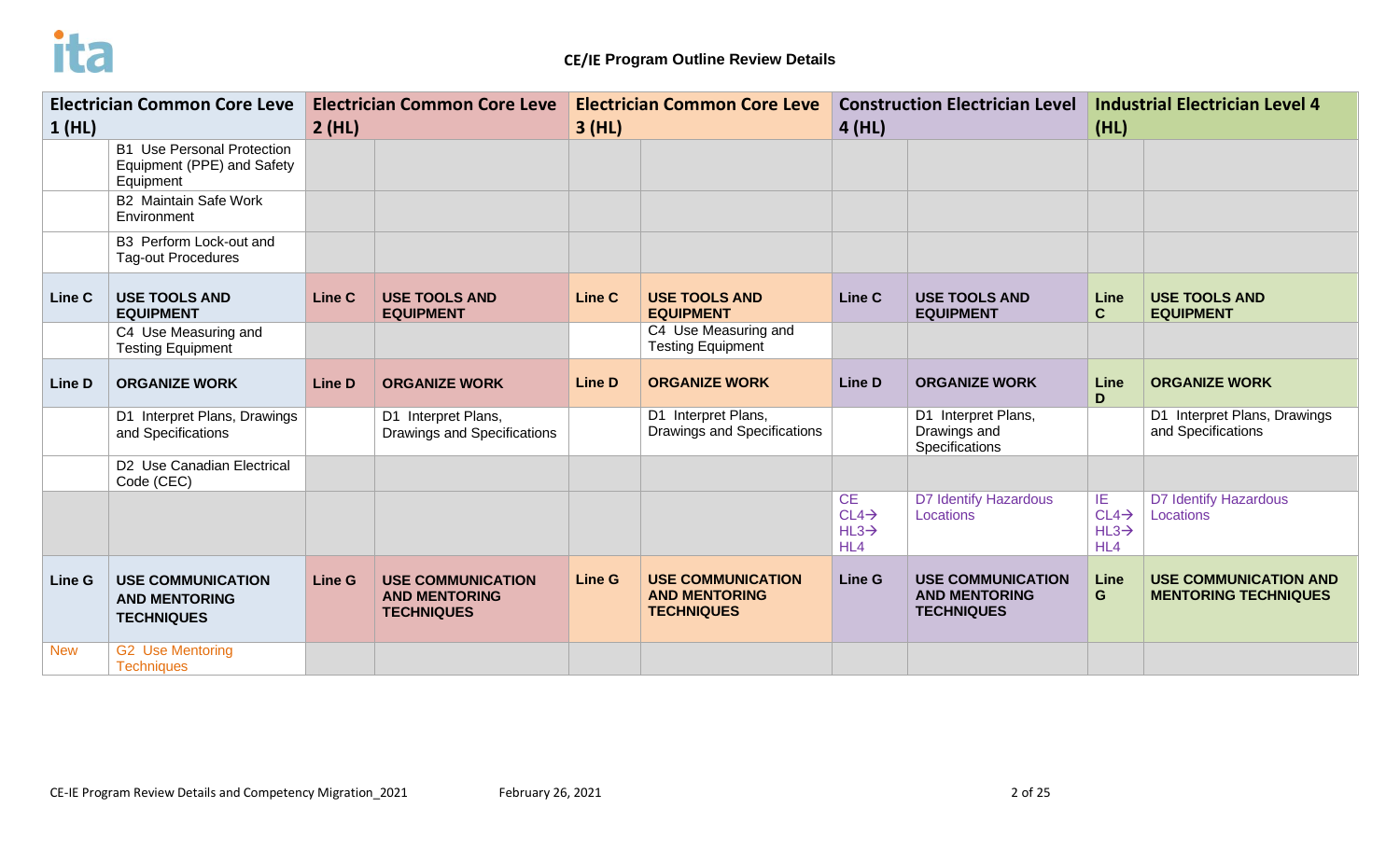

| 1(HL)                     | <b>Electrician Common Core Leve</b>                                                                       | 2(HL)                              | <b>Electrician Common Core Leve</b>                                                                       | 3(HL)                                  | <b>Electrician Common Core Leve</b>                                                                       | 4(HL)         | <b>Construction Electrician Level</b>                                                                     | <b>Industrial Electrician Level 4</b><br>(HL) |                                                                                                           |
|---------------------------|-----------------------------------------------------------------------------------------------------------|------------------------------------|-----------------------------------------------------------------------------------------------------------|----------------------------------------|-----------------------------------------------------------------------------------------------------------|---------------|-----------------------------------------------------------------------------------------------------------|-----------------------------------------------|-----------------------------------------------------------------------------------------------------------|
| Line H                    | <b>INSTALL AND MAINTAIN</b><br><b>CONSUMER/SUPPLY</b><br><b>SERVICES AND METERING</b><br><b>EQUIPMENT</b> | Line H                             | <b>INSTALL AND MAINTAIN</b><br><b>CONSUMER/SUPPLY</b><br><b>SERVICES AND</b><br><b>METERING EQUIPMENT</b> | <b>Line H</b>                          | <b>INSTALL AND MAINTAIN</b><br><b>CONSUMER/SUPPLY</b><br><b>SERVICES AND</b><br><b>METERING EQUIPMENT</b> | <b>Line H</b> | <b>INSTALL AND MAINTAIN</b><br><b>CONSUMER/SUPPLY</b><br><b>SERVICES AND</b><br><b>METERING EQUIPMENT</b> | Line<br>H.                                    | <b>INSTALL AND MAINTAIN</b><br><b>CONSUMER/SUPPLY</b><br><b>SERVICES AND METERING</b><br><b>EQUIPMENT</b> |
|                           | H1 Install Single-phase<br><b>Consumer/ Supply Services</b><br>and Metering Equipment                     |                                    | H1 Install Single-phase<br><b>Consumer/ Supply Services</b><br>and Metering Equipment                     |                                        |                                                                                                           |               |                                                                                                           |                                               |                                                                                                           |
|                           |                                                                                                           |                                    |                                                                                                           |                                        | H2 Install Three-phase<br><b>Consumer/Supply Services</b><br>and Metering Equipment                       |               |                                                                                                           |                                               |                                                                                                           |
|                           | H3 Maintain Single-phase<br>Services and Metering<br>Equipment                                            |                                    |                                                                                                           |                                        |                                                                                                           |               |                                                                                                           |                                               |                                                                                                           |
|                           |                                                                                                           |                                    |                                                                                                           |                                        | H4 Maintain Three-phase<br>Services and Metering<br>Equipment                                             |               |                                                                                                           |                                               |                                                                                                           |
| Line I                    | <b>INSTALL AND MAINTAIN</b><br><b>PROTECTION DEVICES</b>                                                  | Line I                             | <b>INSTALL AND MAINTAIN</b><br><b>PROTECTION DEVICES</b>                                                  | Line I                                 | <b>INSTALL AND MAINTAIN</b>                                                                               | Line I        | <b>INSTALL AND MAINTAIN</b>                                                                               | Line I                                        | <b>INSTALL AND MAINTAIN</b>                                                                               |
|                           |                                                                                                           | CE/IE<br>$CL3 \rightarrow H$<br>L2 | <b>11 Install Overcurrent</b><br><b>Protection Devices</b>                                                |                                        |                                                                                                           |               |                                                                                                           |                                               |                                                                                                           |
|                           | 12 Install Ground Fault, Arc<br>Fault and Surge Protection<br>Devices                                     |                                    | 12 Install Ground Fault, Arc<br>Fault and Surge Protection<br><b>Devices</b>                              |                                        |                                                                                                           |               |                                                                                                           |                                               |                                                                                                           |
|                           |                                                                                                           |                                    |                                                                                                           |                                        |                                                                                                           |               |                                                                                                           |                                               | 13 Install Under and Over<br><b>Voltage Protection Devices</b>                                            |
| Line J                    | <b>INSTALL AND MAINTAIN</b><br><b>LOW VOLTAGE</b><br><b>DISTRIBUTION SYSTEMS</b>                          | Line J                             | <b>INSTALL AND MAINTAIN</b><br><b>LOW VOLTAGE</b><br><b>DISTRIBUTION SYSTEMS</b>                          | Line J                                 | <b>INSTALL AND MAINTAIN</b><br><b>LOW VOLTAGE</b><br><b>DISTRIBUTION SYSTEMS</b>                          | Line J        | <b>INSTALL AND MAINTAIN</b><br><b>LOW VOLTAGE</b><br><b>DISTRIBUTION</b><br><b>SYSTEMS</b>                | Line J                                        | <b>INSTALL AND MAINTAIN</b><br><b>LOW VOLTAGE</b><br><b>DISTRIBUTION SYSTEMS</b>                          |
| $CL2 \rightarrow H$<br>L1 | J1 Install Low Voltage<br><b>Distribution Equipment</b>                                                   |                                    |                                                                                                           | CE/IE<br>$CL4 \rightarrow HL$<br>$3**$ | <b>J1 Install Low Voltage</b><br><b>Distribution Equipment</b>                                            |               |                                                                                                           |                                               |                                                                                                           |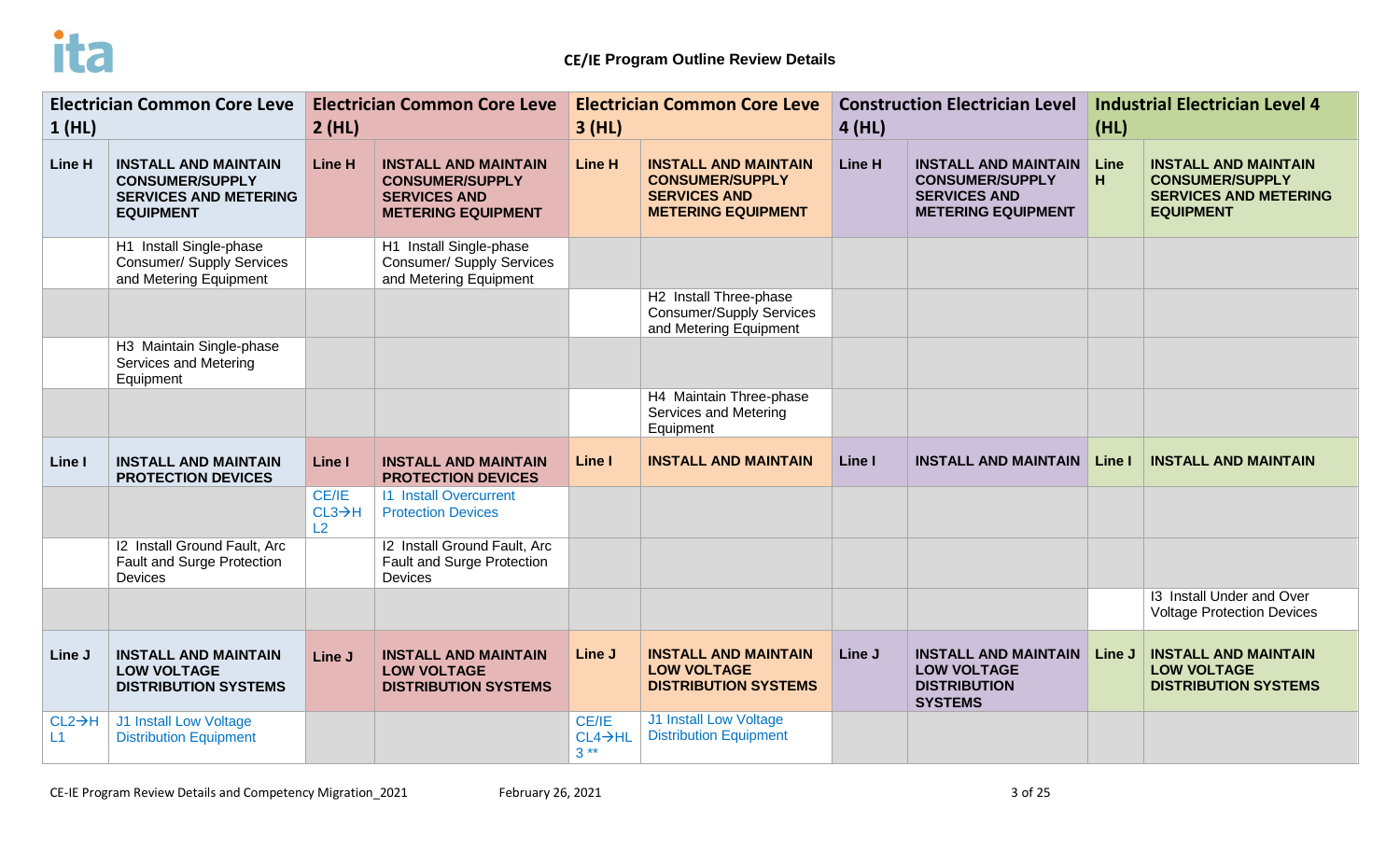

| 1(HL)                             | <b>Electrician Common Core Leve</b>                                                                                                                                | 2(HL)             | <b>Electrician Common Core Leve</b>                                                                                                                                | 3(HL)                                            | <b>Electrician Common Core Leve</b>                                                                                                                                | 4(HL)         | <b>Construction Electrician Level</b>                                                                                                                                        |           | <b>Industrial Electrician Level 4</b><br>(HL)                                                                                                            |  |
|-----------------------------------|--------------------------------------------------------------------------------------------------------------------------------------------------------------------|-------------------|--------------------------------------------------------------------------------------------------------------------------------------------------------------------|--------------------------------------------------|--------------------------------------------------------------------------------------------------------------------------------------------------------------------|---------------|------------------------------------------------------------------------------------------------------------------------------------------------------------------------------|-----------|----------------------------------------------------------------------------------------------------------------------------------------------------------|--|
| Line K                            | <b>INSTALL AND MAINTAIN</b><br><b>POWER CONDITIONING,</b><br><b>UNINTERRUPTIBLE</b><br><b>POWER SUPPLY (UPS)</b><br><b>AND SURGE</b><br><b>SUPPRESSION SYSTEMS</b> | <b>Line K</b>     | <b>INSTALL AND MAINTAIN</b><br><b>POWER CONDITIONING,</b><br><b>UNINTERRUPTIBLE</b><br><b>POWER SUPPLY (UPS)</b><br><b>AND SURGE</b><br><b>SUPPRESSION SYSTEMS</b> | <b>Line K</b>                                    | <b>INSTALL AND MAINTAIN</b><br><b>POWER CONDITIONING,</b><br><b>UNINTERRUPTIBLE</b><br><b>POWER SUPPLY (UPS)</b><br><b>AND SURGE</b><br><b>SUPPRESSION SYSTEMS</b> | <b>Line K</b> | <b>INSTALL AND MAINTAIN</b><br><b>POWER CONDITIONING,</b><br><b>UNINTERRUPTIBLE</b><br><b>POWER SUPPLY (UPS)</b><br><b>AND SURGE</b><br><b>SUPPRESSION</b><br><b>SYSTEMS</b> | Line<br>K | <b>INSTALL AND MAINTAIN</b><br><b>POWER CONDITIONING,</b><br><b>UNINTERRUPTIBLE POWER</b><br><b>SUPPLY (UPS) AND SURGE</b><br><b>SUPPRESSION SYSTEMS</b> |  |
|                                   |                                                                                                                                                                    |                   |                                                                                                                                                                    |                                                  |                                                                                                                                                                    |               | K1 Install Power<br>Conditioning, UPS and<br><b>Surge Suppression</b><br>Systems                                                                                             |           | K1 Install Power Conditioning,<br><b>UPS and Surge Suppression</b><br>Systems                                                                            |  |
|                                   |                                                                                                                                                                    |                   |                                                                                                                                                                    |                                                  |                                                                                                                                                                    |               | K2 Maintain Power<br>Conditioning, UPS and<br><b>Surge Suppression</b><br>Systems                                                                                            |           | K2 Maintain Power<br>Conditioning, UPS and Surge<br><b>Suppression Systems</b>                                                                           |  |
| Line L                            | <b>INSTALL AND MAINTAIN</b><br><b>BONDING, GROUNDING</b><br><b>AND GROUND FAULT</b><br><b>DETECTION SYSTEMS</b>                                                    | Line L            | <b>INSTALL AND MAINTAIN</b><br><b>BONDING, GROUNDING</b><br><b>AND GROUND FAULT</b><br><b>DETECTION SYSTEMS</b>                                                    | Line L                                           | <b>INSTALL AND MAINTAIN</b><br><b>BONDING, GROUNDING</b><br><b>AND GROUND FAULT</b><br><b>DETECTION SYSTEMS</b>                                                    | Line L        | <b>INSTALL AND MAINTAIN</b><br><b>BONDING, GROUNDING</b><br><b>AND GROUND FAULT</b><br><b>DETECTION SYSTEMS</b>                                                              | Line<br>L | <b>INSTALL AND MAINTAIN</b><br><b>BONDING, GROUNDING AND</b><br><b>GROUND FAULT DETECTION</b><br><b>SYSTEMS</b>                                          |  |
| CE<br>$CL4\rightarrow$<br>$HL1**$ | L1 Install Grounding and<br><b>Bonding Systems</b>                                                                                                                 | CE CL4<br>$HL2**$ | L1 Install Grounding and<br><b>Bonding Systems</b>                                                                                                                 | CE CL4<br>$\rightarrow$ HL3 <sup>**</sup>        | L1 Install Grounding and<br><b>Bonding Systems</b>                                                                                                                 |               |                                                                                                                                                                              |           |                                                                                                                                                          |  |
|                                   |                                                                                                                                                                    |                   |                                                                                                                                                                    | CE IE<br>CL <sub>4</sub><br>$\rightarrow$ HL3 ** | <b>L3 Install Ground Fault</b><br><b>Detection Systems</b>                                                                                                         |               |                                                                                                                                                                              |           |                                                                                                                                                          |  |
| <b>Line M</b>                     | <b>INSTALL AND MAINTAIN</b><br><b>POWER GENERATION</b><br><b>SYSTEMS</b>                                                                                           | <b>Line M</b>     | <b>INSTALL AND MAINTAIN</b><br><b>POWER GENERATION</b><br><b>SYSTEMS</b>                                                                                           | <b>Line M</b>                                    | <b>INSTALL AND MAINTAIN</b><br><b>POWER GENERATION</b><br><b>SYSTEMS</b>                                                                                           | <b>Line M</b> | <b>INSTALL AND MAINTAIN</b><br><b>POWER GENERATION</b><br><b>SYSTEMS</b>                                                                                                     | Line<br>M | <b>INSTALL AND MAINTAIN</b><br><b>POWER GENERATION</b><br><b>SYSTEMS</b>                                                                                 |  |
|                                   |                                                                                                                                                                    |                   |                                                                                                                                                                    |                                                  | M1 Install AC (Alternating<br><b>Current) Generating</b><br>Systems                                                                                                |               |                                                                                                                                                                              |           |                                                                                                                                                          |  |
|                                   |                                                                                                                                                                    |                   |                                                                                                                                                                    |                                                  | M2 Maintain AC Generating<br>Systems                                                                                                                               |               |                                                                                                                                                                              |           |                                                                                                                                                          |  |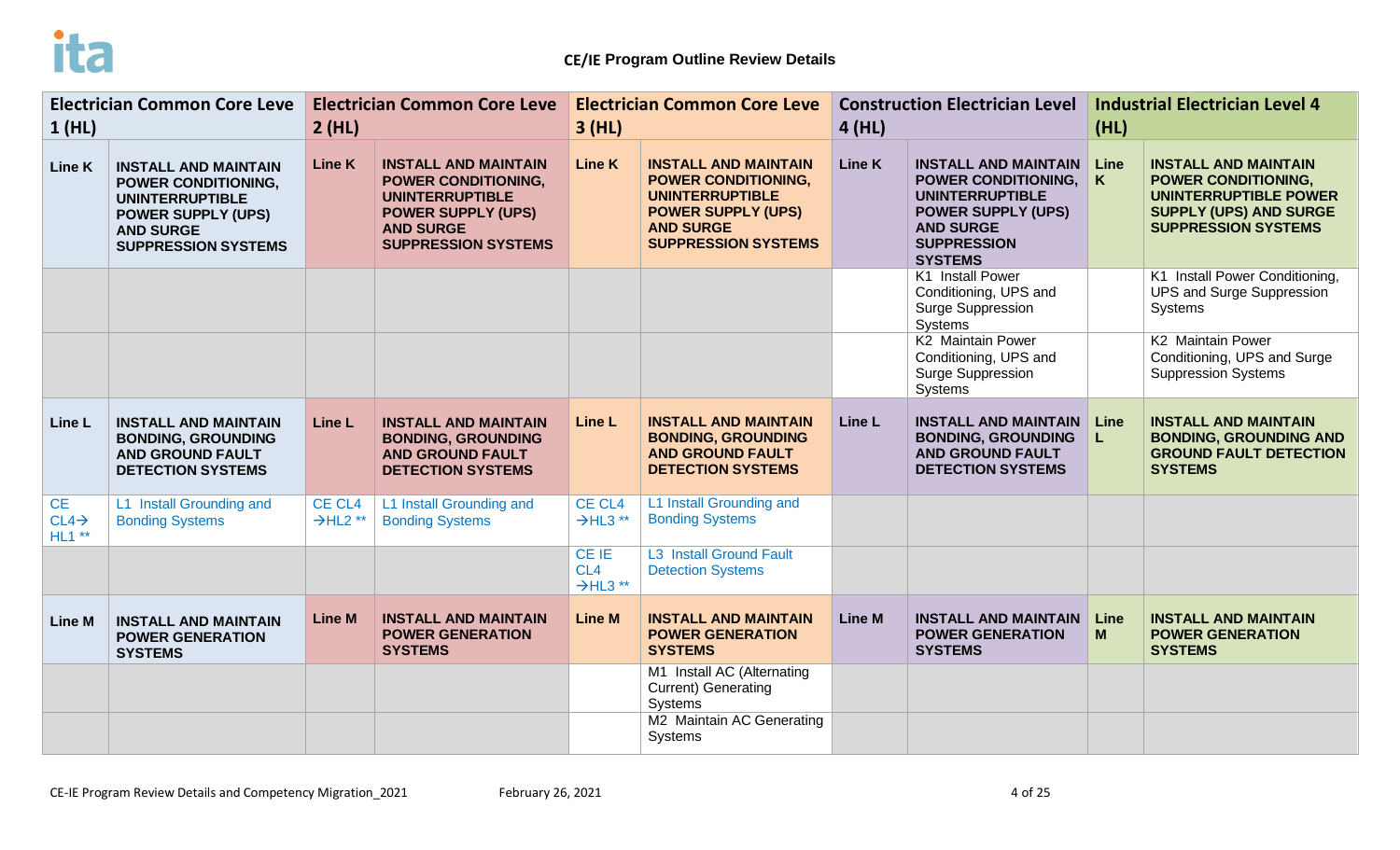

| <b>Electrician Common Core Leve</b> |                                                                                                           | <b>Electrician Common Core Leve</b> |                                                                                                           | <b>Electrician Common Core Leve</b>                     |                                                                                                           | <b>Construction Electrician Level</b> |                                                                                                           | <b>Industrial Electrician Level 4</b> |                                                                                                           |
|-------------------------------------|-----------------------------------------------------------------------------------------------------------|-------------------------------------|-----------------------------------------------------------------------------------------------------------|---------------------------------------------------------|-----------------------------------------------------------------------------------------------------------|---------------------------------------|-----------------------------------------------------------------------------------------------------------|---------------------------------------|-----------------------------------------------------------------------------------------------------------|
| 1(HL)                               |                                                                                                           | 2(HL)                               |                                                                                                           | 3(HL)                                                   |                                                                                                           | 4(HL)                                 |                                                                                                           | (HL)                                  |                                                                                                           |
|                                     |                                                                                                           |                                     |                                                                                                           | CE/IE<br>$CL3 \rightarrow HL$<br>$2 \rightarrow H L 3$  | M3 Install DC (Direct<br><b>Current) Generating</b><br><b>Systems</b>                                     |                                       |                                                                                                           |                                       |                                                                                                           |
|                                     |                                                                                                           |                                     |                                                                                                           | CE/IE<br>$CL3 \rightarrow HL$<br>$2 \rightarrow H L 3$  | M4 Maintain DC<br><b>Generating Systems</b>                                                               |                                       |                                                                                                           |                                       |                                                                                                           |
| <b>Line N</b>                       | <b>INSTALL AND MAINTAIN</b><br><b>RENEWABLE ENERGY</b><br><b>GENERATING AND</b><br><b>STORAGE SYSTEMS</b> | <b>Line N</b>                       | <b>INSTALL AND MAINTAIN</b><br><b>RENEWABLE ENERGY</b><br><b>GENERATING AND</b><br><b>STORAGE SYSTEMS</b> | <b>Line N</b>                                           | <b>INSTALL AND MAINTAIN</b><br><b>RENEWABLE ENERGY</b><br><b>GENERATING AND</b><br><b>STORAGE SYSTEMS</b> | <b>Line N</b>                         | <b>INSTALL AND MAINTAIN</b><br><b>RENEWABLE ENERGY</b><br><b>GENERATING AND</b><br><b>STORAGE SYSTEMS</b> | Line<br>N.                            | <b>INSTALL AND MAINTAIN</b><br><b>RENEWABLE ENERGY</b><br><b>GENERATING AND STORAGE</b><br><b>SYSTEMS</b> |
|                                     |                                                                                                           | $CL4 \rightarrow H$<br>$L2$ **      | N1 Install Renewable<br><b>Energy Generating and</b><br><b>Storage Systems</b>                            |                                                         |                                                                                                           |                                       | N1 Install Renewable<br><b>Energy Generating and</b><br><b>Storage Systems</b>                            |                                       | N1 Install Renewable Energy<br><b>Generating and Storage</b><br>Systems                                   |
| Line O                              | <b>INSTALL AND MAINTAIN</b><br><b>HIGH VOLTAGE SYSTEMS</b>                                                | Line O                              | <b>INSTALL AND MAINTAIN</b><br><b>HIGH VOLTAGE SYSTEMS</b>                                                | Line O                                                  | <b>INSTALL AND MAINTAIN</b><br><b>HIGH VOLTAGE SYSTEMS</b>                                                | Line O                                | <b>INSTALL AND MAINTAIN</b><br><b>HIGH VOLTAGE</b><br><b>SYSTEMS</b>                                      | Line<br>$\mathbf{O}$                  | <b>INSTALL AND MAINTAIN</b><br><b>HIGH VOLTAGE SYSTEMS</b>                                                |
|                                     |                                                                                                           |                                     |                                                                                                           |                                                         |                                                                                                           |                                       | O1 Install High Voltage<br>Systems                                                                        |                                       | O1 Install High Voltage<br>Systems                                                                        |
|                                     |                                                                                                           |                                     |                                                                                                           |                                                         |                                                                                                           |                                       | O2 Maintain High Voltage<br>Systems                                                                       |                                       | O2 Maintain High Voltage<br>Systems                                                                       |
| <b>Line P</b>                       | <b>INSTALL AND MAINTAIN</b><br><b>TRANSFORMERS</b>                                                        | <b>Line P</b>                       | <b>INSTALL AND MAINTAIN</b><br><b>TRANSFORMERS</b>                                                        | <b>Line P</b>                                           | <b>INSTALL AND MAINTAIN</b><br><b>TRANSFORMERS</b>                                                        | <b>Line P</b>                         | <b>INSTALL AND MAINTAIN</b><br><b>TRANSFORMERS</b>                                                        | Line<br>P                             | <b>INSTALL AND MAINTAIN</b><br><b>TRANSFORMERS</b>                                                        |
|                                     |                                                                                                           |                                     | P1 Install Extra-Low and<br>Low-Voltage Single-Phase<br><b>Transformers</b>                               |                                                         |                                                                                                           |                                       |                                                                                                           |                                       |                                                                                                           |
|                                     |                                                                                                           |                                     |                                                                                                           |                                                         | P3 Install Low-Voltage<br><b>Three-Phase Transformers</b>                                                 |                                       |                                                                                                           |                                       |                                                                                                           |
|                                     |                                                                                                           |                                     |                                                                                                           | <b>CE IE</b><br>CL <sub>4</sub><br>$\rightarrow$ HL3 ** | P5 Install High-Voltage<br><b>Transformers</b>                                                            |                                       |                                                                                                           |                                       |                                                                                                           |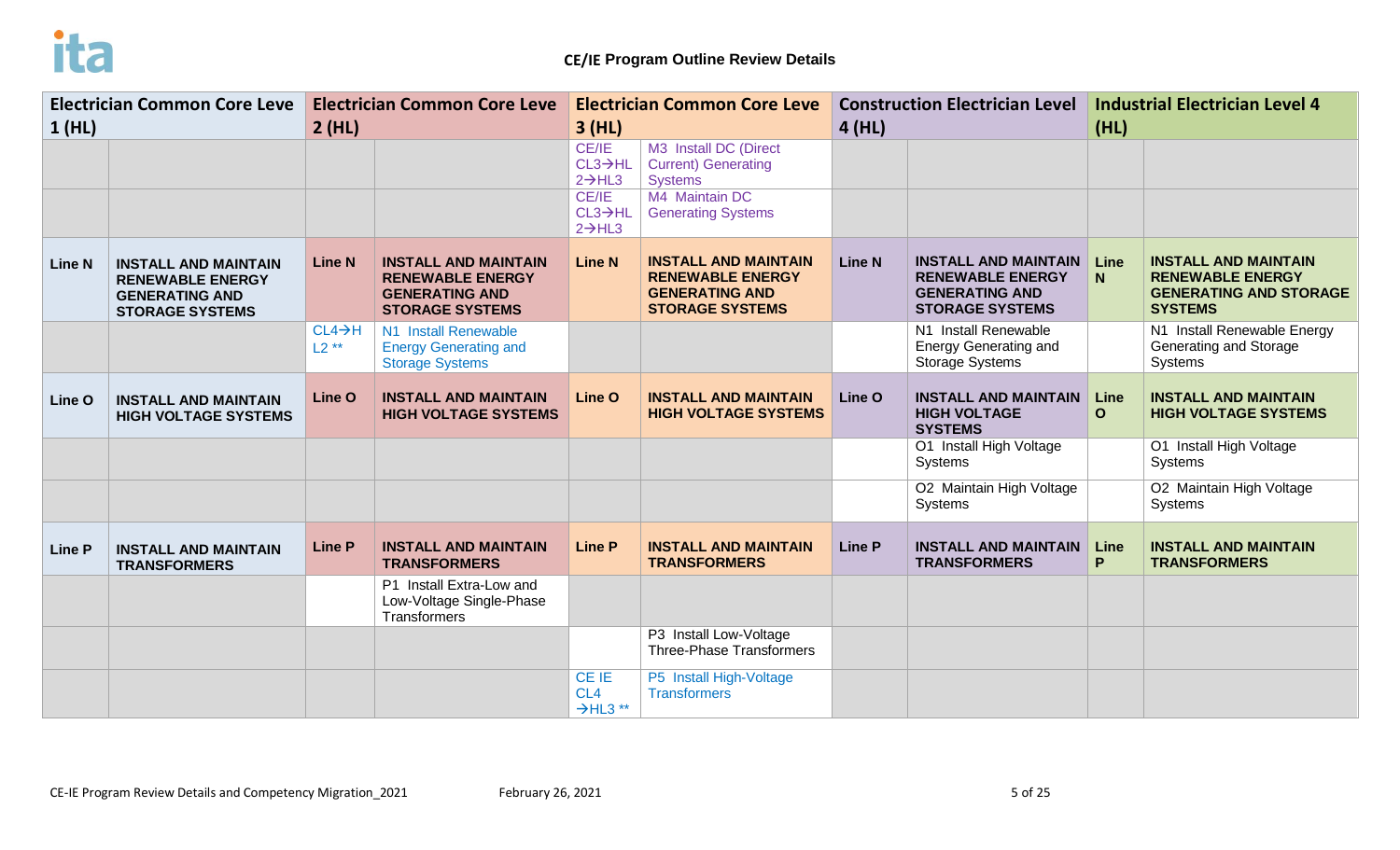

| <b>Electrician Common Core Leve</b><br>1(HL) |                                                                                 | <b>Electrician Common Core Leve</b><br>2(HL)     |                                                                                                             | <b>Electrician Common Core Leve</b><br>3(HL) |                                                                                 | <b>Construction Electrician Level</b><br>4(HL) |                                                                                 | <b>Industrial Electrician Level 4</b><br>(HL) |                                                                                 |
|----------------------------------------------|---------------------------------------------------------------------------------|--------------------------------------------------|-------------------------------------------------------------------------------------------------------------|----------------------------------------------|---------------------------------------------------------------------------------|------------------------------------------------|---------------------------------------------------------------------------------|-----------------------------------------------|---------------------------------------------------------------------------------|
|                                              |                                                                                 |                                                  |                                                                                                             |                                              |                                                                                 |                                                |                                                                                 |                                               |                                                                                 |
| Line Q                                       | <b>INSTALL AND MAINTAIN</b><br><b>RACEWAYS, CABLES AND</b><br><b>ENCLOSURES</b> | Line Q                                           | <b>INSTALL AND MAINTAIN</b><br><b>RACEWAYS, CABLES</b><br><b>AND ENCLOSURES</b>                             | Line Q                                       | <b>INSTALL AND MAINTAIN</b><br><b>RACEWAYS, CABLES</b><br><b>AND ENCLOSURES</b> | Line Q                                         | <b>INSTALL AND MAINTAIN</b><br><b>RACEWAYS, CABLES</b><br><b>AND ENCLOSURES</b> | Line<br>Q                                     | <b>INSTALL AND MAINTAIN</b><br><b>RACEWAYS, CABLES AND</b><br><b>ENCLOSURES</b> |
| CE<br>CL3/4<br>$\rightarrow$ HL1<br>$**$     | Q1 Install Conductors and<br><b>Cables</b>                                      | <b>CE</b><br>CL3/4<br>$\rightarrow$ HL2<br>$***$ | Q1 Install Conductors and<br><b>Cables</b>                                                                  |                                              |                                                                                 |                                                |                                                                                 |                                               |                                                                                 |
| CE CL4<br>$\rightarrow$ HL1                  | Q2 Install Raceways, Boxes<br>and Fittings                                      | CE CL4<br>$\rightarrow$ HL2<br>$***$             | Q2 Install Raceways, Boxes<br>and Fittings                                                                  |                                              |                                                                                 |                                                |                                                                                 |                                               |                                                                                 |
|                                              |                                                                                 |                                                  | Q3 Maintain Conductors,<br>Cables, Raceways, Boxes<br>and Fittings                                          |                                              |                                                                                 |                                                |                                                                                 |                                               |                                                                                 |
| <b>Line R</b>                                | <b>INSTALL AND MAINTAIN</b><br><b>BRANCH CIRCUITRY</b>                          | Line R                                           | <b>INSTALL AND MAINTAIN</b><br><b>BRANCH CIRCUITRY</b>                                                      | <b>Line R</b>                                | <b>INSTALL AND MAINTAIN</b><br><b>BRANCH CIRCUITRY</b>                          | Line R                                         | <b>INSTALL AND MAINTAIN</b><br><b>BRANCH CIRCUITRY</b>                          | Line<br>R.                                    | <b>INSTALL AND MAINTAIN</b><br><b>BRANCH CIRCUITRY</b>                          |
| $CL2 \rightarrow$<br><b>HL1**</b>            | R1 Install Luminaires                                                           |                                                  | R1 Install Luminaires                                                                                       |                                              |                                                                                 |                                                |                                                                                 |                                               |                                                                                 |
|                                              | R2 Install Wiring Devices                                                       |                                                  | R2 Install Wiring Devices                                                                                   |                                              | R2 Install Wiring Devices                                                       |                                                |                                                                                 |                                               |                                                                                 |
| $CL2 \rightarrow$<br>$HL1**$                 | R3 Install Lighting Controls                                                    |                                                  | R3 Install Lighting Controls                                                                                |                                              |                                                                                 |                                                |                                                                                 |                                               |                                                                                 |
| <b>New</b>                                   | R4 Install Lighting Standards                                                   |                                                  |                                                                                                             |                                              |                                                                                 |                                                |                                                                                 |                                               |                                                                                 |
|                                              |                                                                                 |                                                  | R5 Maintain Luminaires,<br>Wiring Devices, Lighting<br>Controls, Lighting Standards<br>and Branch Circuitry |                                              |                                                                                 |                                                |                                                                                 |                                               |                                                                                 |
|                                              |                                                                                 |                                                  |                                                                                                             |                                              |                                                                                 | <b>New</b>                                     | R6 Install and Maintain<br><b>Airport Runway Lighting</b><br><b>Systems</b>     |                                               |                                                                                 |
|                                              |                                                                                 |                                                  |                                                                                                             |                                              |                                                                                 | <b>New</b>                                     | R7 Install and Maintain<br><b>Traffic Signal Lights and</b><br>Controls         |                                               |                                                                                 |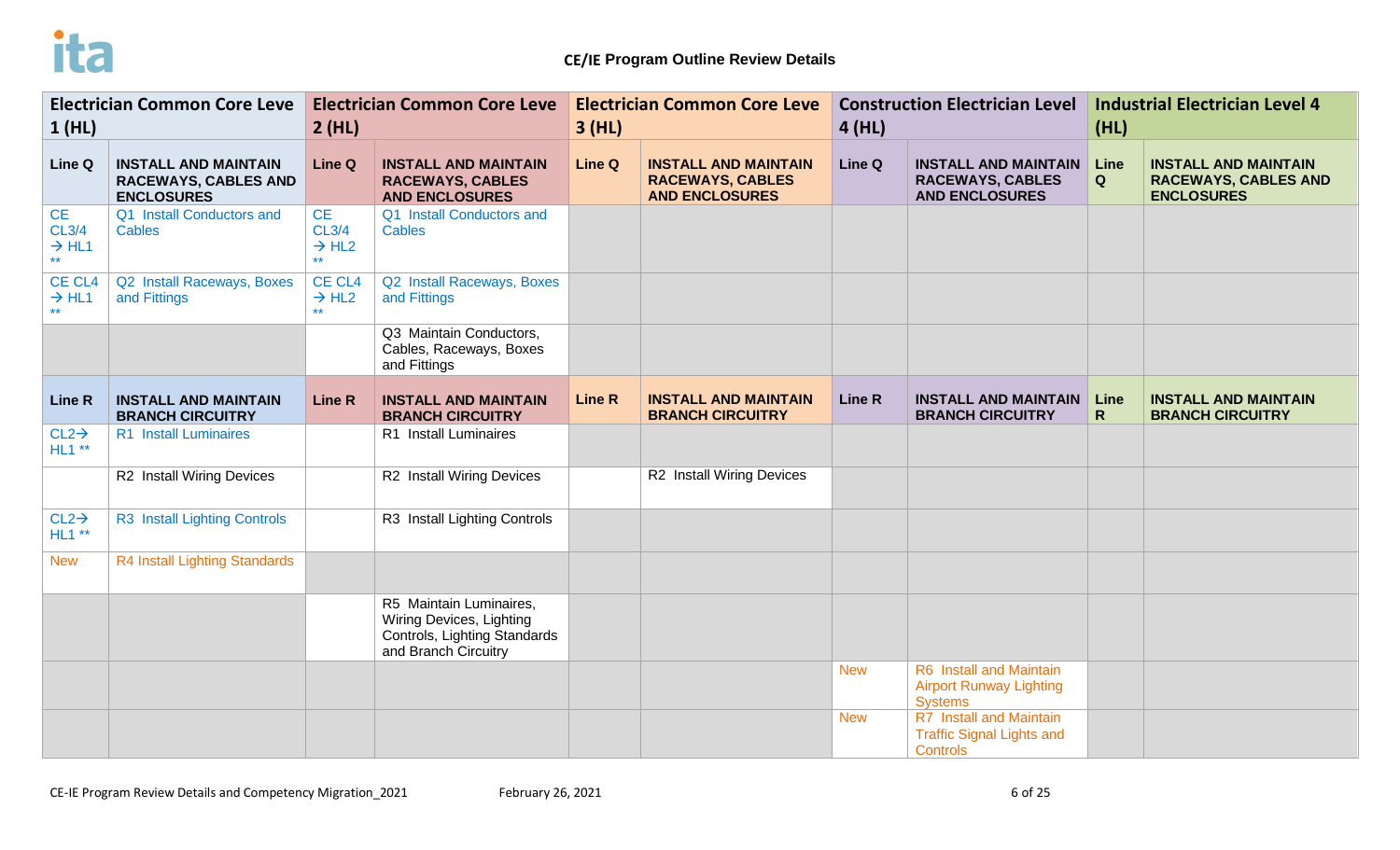

| <b>Electrician Common Core Leve</b><br>1(HL) |                                                                                                             | <b>Electrician Common Core Leve</b> |                                                                                                             | <b>Electrician Common Core Leve</b> |                                                                                                             | <b>Construction Electrician Level</b> |                                                                                                                               | <b>Industrial Electrician Level 4</b> |                                                                                                                    |
|----------------------------------------------|-------------------------------------------------------------------------------------------------------------|-------------------------------------|-------------------------------------------------------------------------------------------------------------|-------------------------------------|-------------------------------------------------------------------------------------------------------------|---------------------------------------|-------------------------------------------------------------------------------------------------------------------------------|---------------------------------------|--------------------------------------------------------------------------------------------------------------------|
|                                              |                                                                                                             | 2(HL)                               |                                                                                                             | 3(HL)                               |                                                                                                             | 4(HL)                                 |                                                                                                                               | (HL)                                  |                                                                                                                    |
| <b>Line S</b>                                | <b>INSTALL AND MAINTAIN</b><br><b>HEATING, VENTILATING</b><br><b>AND AIR-CONDITIONING</b><br>(HVAC) SYSTEMS | <b>Line S</b>                       | <b>INSTALL AND MAINTAIN</b><br><b>HEATING, VENTILATING</b><br><b>AND AIR-CONDITIONING</b><br>(HVAC) SYSTEMS | <b>Line S</b>                       | <b>INSTALL AND MAINTAIN</b><br><b>HEATING, VENTILATING</b><br><b>AND AIR-CONDITIONING</b><br>(HVAC) SYSTEMS | <b>Line S</b>                         | <b>INSTALL AND MAINTAIN</b><br><b>HEATING, VENTILATING</b><br><b>AND AIR-</b><br><b>CONDITIONING (HVAC)</b><br><b>SYSTEMS</b> | Line<br>$\mathsf{S}$                  | <b>INSTALL AND MAINTAIN</b><br><b>HEATING, VENTILATING AND</b><br><b>AIR-CONDITIONING (HVAC)</b><br><b>SYSTEMS</b> |
|                                              |                                                                                                             | CE/IE<br>$CL4 \rightarrow H$<br>L2  | S1 Install HVAC Systems<br>and Controls                                                                     |                                     |                                                                                                             |                                       |                                                                                                                               |                                       |                                                                                                                    |
|                                              |                                                                                                             | CE/IE<br>$CL4 \rightarrow H$<br>L2  | S2 Maintain HVAC Systems<br>and Controls                                                                    |                                     |                                                                                                             |                                       |                                                                                                                               |                                       |                                                                                                                    |
| Line T                                       | <b>INSTALL AND MAINTAIN</b><br><b>EXIT AND EMERGENCY</b><br><b>LIGHTING SYSTEMS</b>                         | <b>Line T</b>                       | <b>INSTALL AND MAINTAIN</b><br><b>EXIT AND EMERGENCY</b><br><b>LIGHTING SYSTEMS</b>                         | <b>Line T</b>                       | <b>INSTALL AND MAINTAIN</b><br><b>EXIT AND EMERGENCY</b><br><b>LIGHTING SYSTEMS</b>                         | <b>Line T</b>                         | <b>INSTALL AND MAINTAIN</b><br><b>EXIT AND EMERGENCY</b><br><b>LIGHTING SYSTEMS</b>                                           | Line<br>T                             | <b>INSTALL AND MAINTAIN EXIT</b><br><b>AND EMERGENCY LIGHTING</b><br><b>SYSTEMS</b>                                |
|                                              |                                                                                                             | $CL4\rightarrow$<br>HL2             | T1 Install Exit and<br><b>Emergency Lighting</b><br><b>Systems</b>                                          |                                     |                                                                                                             |                                       |                                                                                                                               |                                       |                                                                                                                    |
|                                              |                                                                                                             | $CL4\rightarrow$<br>HL2             | <b>T2 Maintain Exit and</b><br><b>Emergency Lighting</b><br><b>Systems</b>                                  |                                     |                                                                                                             |                                       |                                                                                                                               |                                       |                                                                                                                    |
| Line U                                       | <b>INSTALL AND MAINTAIN</b><br><b>CATHODIC PROTECTION</b><br><b>SYSTEMS</b>                                 | Line U                              | <b>INSTALL AND MAINTAIN</b><br><b>CATHODIC PROTECTION</b><br><b>SYSTEMS</b>                                 | Line U                              | <b>INSTALL AND MAINTAIN</b><br><b>CATHODIC PROTECTION</b><br><b>SYSTEMS</b>                                 | Line U                                | <b>INSTALL AND MAINTAIN</b><br><b>CATHODIC</b><br><b>PROTECTION SYSTEMS</b>                                                   | <b>Line</b><br>$\cup$                 | <b>INSTALL AND MAINTAIN</b><br><b>CATHODIC PROTECTION</b><br><b>SYSTEMS</b>                                        |
|                                              |                                                                                                             | <b>New</b>                          | U1 Install Cathodic<br><b>Protection Systems</b>                                                            |                                     |                                                                                                             |                                       |                                                                                                                               |                                       |                                                                                                                    |
|                                              |                                                                                                             | <b>New</b>                          | U2 Maintain Cathodic<br><b>Protection Systems</b>                                                           |                                     |                                                                                                             |                                       |                                                                                                                               |                                       |                                                                                                                    |
| <b>Line V</b>                                | <b>INSTALL AND MAINTAIN</b><br><b>MOTOR STARTERS AND</b><br><b>CONTROLS</b>                                 | <b>Line V</b>                       | <b>INSTALL AND MAINTAIN</b><br><b>MOTOR STARTERS AND</b><br><b>CONTROLS</b>                                 | <b>Line V</b>                       | <b>INSTALL AND MAINTAIN</b><br><b>MOTOR STARTERS AND</b><br><b>CONTROLS</b>                                 | <b>Line V</b>                         | <b>INSTALL AND MAINTAIN</b><br><b>MOTOR STARTERS AND</b><br><b>CONTROLS</b>                                                   | Line<br>$\mathbf{V}$                  | <b>INSTALL AND MAINTAIN</b><br><b>MOTOR STARTERS AND</b><br><b>CONTROLS</b>                                        |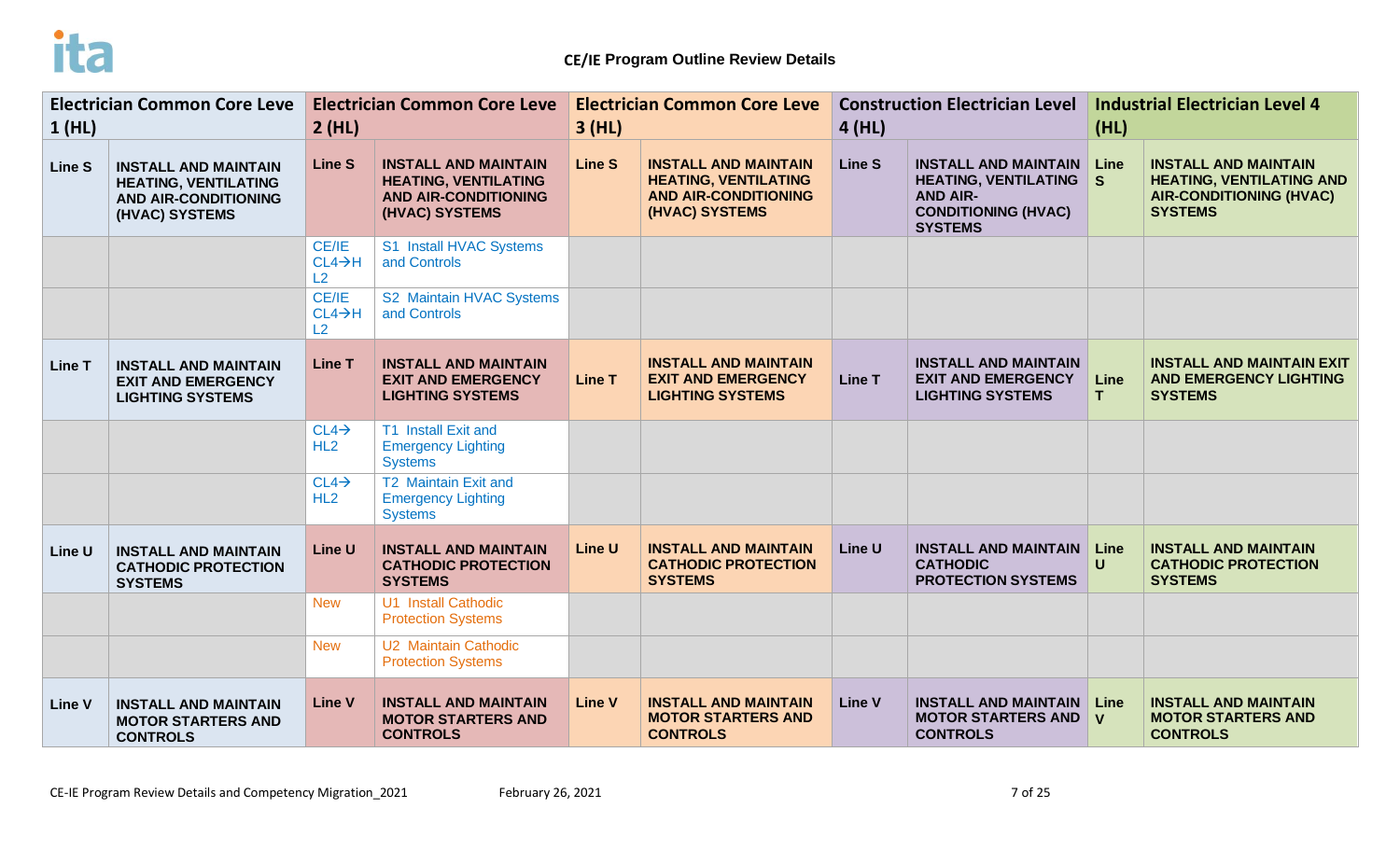| <b>Electrician Common Core Leve</b> |                                                                                                          | <b>Electrician Common Core Leve</b>   |                                                                                                          | <b>Electrician Common Core Leve</b> |                                                                                                          | <b>Construction Electrician Level</b> |                                                                                                                    | <b>Industrial Electrician Level 4</b> |                                                                                                          |
|-------------------------------------|----------------------------------------------------------------------------------------------------------|---------------------------------------|----------------------------------------------------------------------------------------------------------|-------------------------------------|----------------------------------------------------------------------------------------------------------|---------------------------------------|--------------------------------------------------------------------------------------------------------------------|---------------------------------------|----------------------------------------------------------------------------------------------------------|
| 1(HL)                               |                                                                                                          | 2(HL)                                 |                                                                                                          | 3(HL)                               |                                                                                                          | 4(HL)                                 |                                                                                                                    | (HL)                                  |                                                                                                          |
|                                     |                                                                                                          | $CL1 \rightarrow$<br>HL2              | <b>V1 Install Motor Starters</b><br>and Controls                                                         | $CL2 \rightarrow HL$<br>$3**$       | <b>V1 Install Motor Starters</b><br>and Controls                                                         |                                       |                                                                                                                    |                                       |                                                                                                          |
|                                     |                                                                                                          | CE/IE<br>$CL3\rightarrow$<br>$HL2$ ** | <b>V1 Install Motor Starters</b><br>and Controls<br>*DC Motors Learning Tasks<br>returned to L3          |                                     |                                                                                                          |                                       |                                                                                                                    |                                       |                                                                                                          |
|                                     |                                                                                                          | $CL1 \rightarrow$<br>HL2              | V2 Maintain Motor Starters<br>and Controls                                                               | $CL2 \rightarrow HL$<br>$3**$       | <b>V2 Maintain Motor Starters</b><br>and Controls                                                        |                                       |                                                                                                                    |                                       |                                                                                                          |
|                                     |                                                                                                          | CE/IE<br>$CL3\rightarrow$<br>$HL2$ ** | V2 Maintain Motor Starters<br>and Controls<br>*DC Motors Learning Tasks<br>returned to L3                |                                     |                                                                                                          |                                       |                                                                                                                    |                                       |                                                                                                          |
| <b>Line W</b>                       | <b>INSTALL AND MAINTAIN</b><br><b>DRIVES</b>                                                             | <b>Line W</b>                         | <b>INSTALL AND MAINTAIN</b><br><b>DRIVES</b>                                                             | <b>Line W</b>                       | <b>INSTALL AND MAINTAIN</b><br><b>DRIVES</b>                                                             | <b>Line W</b>                         | <b>INSTALL AND MAINTAIN</b><br><b>DRIVES</b>                                                                       | Line<br>W                             | <b>INSTALL AND MAINTAIN</b><br><b>DRIVES</b>                                                             |
|                                     |                                                                                                          |                                       |                                                                                                          | IE CL4<br>H <sub>13</sub>           | <b>W1</b> Install Drives                                                                                 |                                       |                                                                                                                    |                                       |                                                                                                          |
| Line X                              | <b>INSTALL AND MAINTAIN</b><br><b>NON-ROTATING</b><br><b>EQUIPMENT AND</b><br><b>ASSOCIATED CONTROLS</b> | <b>Line X</b>                         | <b>INSTALL AND MAINTAIN</b><br><b>NON-ROTATING</b><br><b>EQUIPMENT AND</b><br><b>ASSOCIATED CONTROLS</b> | <b>Line X</b>                       | <b>INSTALL AND MAINTAIN</b><br><b>NON-ROTATING</b><br><b>EQUIPMENT AND</b><br><b>ASSOCIATED CONTROLS</b> | <b>Line X</b>                         | <b>INSTALL AND MAINTAIN</b><br><b>NON-ROTATING</b><br><b>EQUIPMENT AND</b><br><b>ASSOCIATED</b><br><b>CONTROLS</b> | Line<br>X                             | <b>INSTALL AND MAINTAIN</b><br><b>NON-ROTATING EQUIPMENT</b><br><b>AND ASSOCIATED</b><br><b>CONTROLS</b> |
|                                     |                                                                                                          |                                       |                                                                                                          |                                     |                                                                                                          |                                       | X1 Install Non-Rotating<br>Equipment and<br><b>Associated Controls</b>                                             |                                       | X1 Install Non-Rotating<br><b>Equipment and Associated</b><br>Controls                                   |
|                                     |                                                                                                          |                                       |                                                                                                          |                                     |                                                                                                          |                                       |                                                                                                                    |                                       | X2 Maintain Non-Rotating<br><b>Equipment and Associated</b><br>Controls                                  |
| <b>Line Y</b>                       | <b>INSTALL AND MAINTAIN</b><br><b>MOTORS</b>                                                             | <b>Line Y</b>                         | <b>INSTALL AND MAINTAIN</b><br><b>MOTORS</b>                                                             | <b>Line Y</b>                       | <b>INSTALL AND MAINTAIN</b><br><b>MOTORS</b>                                                             | <b>Line Y</b>                         | <b>INSTALL AND MAINTAIN</b><br><b>MOTORS</b>                                                                       | Line<br>Y                             | <b>INSTALL AND MAINTAIN</b><br><b>MOTORS</b>                                                             |
|                                     |                                                                                                          |                                       |                                                                                                          |                                     | Y1 Install AC Motors                                                                                     |                                       |                                                                                                                    |                                       |                                                                                                          |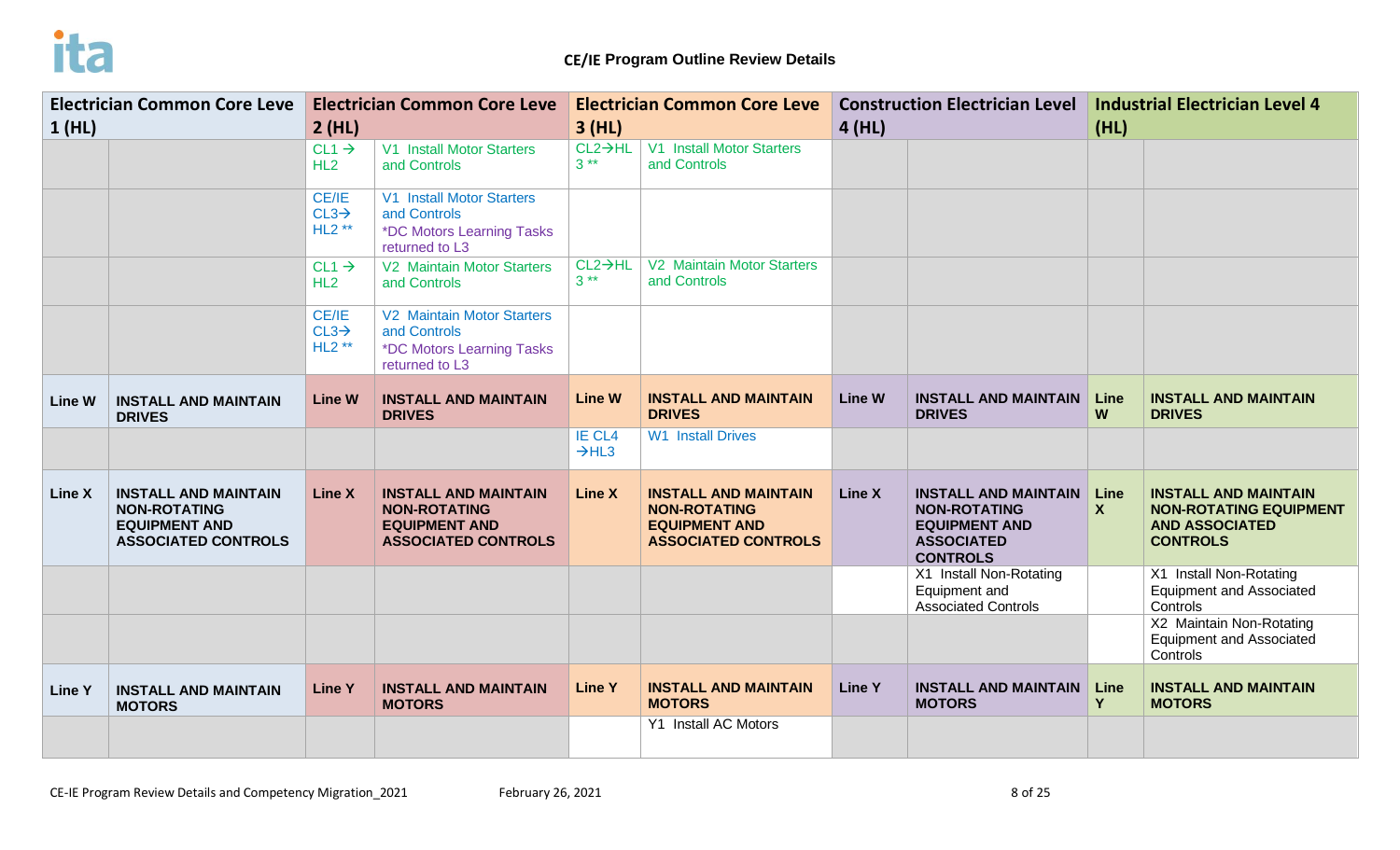

| <b>Electrician Common Core Leve</b>                    |                                                                                 | <b>Electrician Common Core Leve</b> |                                                                                 | <b>Electrician Common Core Leve</b>                   |                                                                                 | <b>Construction Electrician Level</b> |                                                                                 | <b>Industrial Electrician Level 4</b>      |                                                                                 |
|--------------------------------------------------------|---------------------------------------------------------------------------------|-------------------------------------|---------------------------------------------------------------------------------|-------------------------------------------------------|---------------------------------------------------------------------------------|---------------------------------------|---------------------------------------------------------------------------------|--------------------------------------------|---------------------------------------------------------------------------------|
| 1(HL)                                                  |                                                                                 | 2(HL)                               |                                                                                 | 3(HL)                                                 |                                                                                 | 4(HL)                                 |                                                                                 | (HL)                                       |                                                                                 |
|                                                        |                                                                                 |                                     |                                                                                 |                                                       | Y2 Maintain AC Motors                                                           |                                       |                                                                                 |                                            |                                                                                 |
|                                                        |                                                                                 |                                     |                                                                                 | CE/IE<br>$CL3\rightarrow$<br>$HL2 \rightarrow$<br>HL3 | <b>Y3 Install DC Motors</b>                                                     |                                       |                                                                                 |                                            |                                                                                 |
|                                                        |                                                                                 |                                     |                                                                                 | CE/IE<br>$CL3\rightarrow$<br>$HL2 \rightarrow$<br>HL3 | <b>Y4 Maintain DC Motors</b>                                                    |                                       |                                                                                 |                                            |                                                                                 |
| Line Z                                                 | <b>INSTALL AND MAINTAIN</b><br><b>SIGNALING SYSTEMS</b>                         | Line Z                              | <b>INSTALL AND MAINTAIN</b><br><b>SIGNALING SYSTEMS</b>                         | <b>Line Z</b>                                         | <b>INSTALL AND MAINTAIN</b><br><b>SIGNALING SYSTEMS</b>                         | Line Z                                | <b>INSTALL AND MAINTAIN</b><br><b>SIGNALING SYSTEMS</b>                         | Line<br>$\mathsf{Z}$                       | <b>INSTALL AND MAINTAIN</b><br><b>SIGNALING SYSTEMS</b>                         |
|                                                        |                                                                                 |                                     |                                                                                 |                                                       |                                                                                 |                                       | Z1 Install Fire Alarms<br>Systems                                               |                                            | Z1 Install Fire Alarms Systems                                                  |
|                                                        |                                                                                 |                                     |                                                                                 |                                                       |                                                                                 |                                       | Z3 Install Security and<br><b>Surveillance Systems</b>                          |                                            | Z3 Install Security and<br><b>Surveillance Systems</b>                          |
| Line<br>AA                                             | <b>INSTALL AND MAINTAIN</b><br><b>COMMUNICATION</b><br><b>SYSTEMS</b>           | <b>Line AA</b>                      | <b>INSTALL AND MAINTAIN</b><br><b>COMMUNICATION</b><br><b>SYSTEMS</b>           | <b>Line AA</b>                                        | <b>INSTALL AND MAINTAIN</b><br><b>COMMUNICATION</b><br><b>SYSTEMS</b>           | <b>Line AA</b>                        | <b>INSTALL AND MAINTAIN</b><br><b>COMMUNICATION</b><br><b>SYSTEMS</b>           | <b>Line</b><br>AA                          | <b>INSTALL AND MAINTAIN</b><br><b>COMMUNICATION SYSTEMS</b>                     |
| CE/IE<br>CL <sub>4</sub><br>$\rightarrow$ HL1<br>$***$ | AA1 Install Voice/Data/Video<br>(VDV) Systems                                   |                                     |                                                                                 |                                                       |                                                                                 |                                       | AA1 Install<br>Voice/Data/Video (VDV)<br>Systems                                | IE.<br>$CL3\rightarrow$<br>IE.<br>$HL4$ ** | AA1 Install Voice/Data/Video<br>(VDV) Systems                                   |
|                                                        |                                                                                 |                                     |                                                                                 |                                                       |                                                                                 |                                       | AA3 Install Nurse Call<br>systems                                               |                                            |                                                                                 |
| Line<br><b>AB</b>                                      | <b>INSTALL AND MAINTAIN</b><br><b>BUILDING AND</b><br><b>AUTOMATION SYSTEMS</b> | <b>Line AB</b>                      | <b>INSTALL AND MAINTAIN</b><br><b>BUILDING AND</b><br><b>AUTOMATION SYSTEMS</b> | <b>Line AB</b>                                        | <b>INSTALL AND MAINTAIN</b><br><b>BUILDING AND</b><br><b>AUTOMATION SYSTEMS</b> | <b>Line AB</b>                        | <b>INSTALL AND MAINTAIN</b><br><b>BUILDING AND</b><br><b>AUTOMATION SYSTEMS</b> | Line<br><b>AB</b>                          | <b>INSTALL AND MAINTAIN</b><br><b>BUILDING AND AUTOMATION</b><br><b>SYSTEMS</b> |
|                                                        |                                                                                 |                                     |                                                                                 |                                                       |                                                                                 |                                       | AB1 Install Building<br><b>Automation Systems</b>                               |                                            | <b>AB1</b> Install Building Automation<br>Systems                               |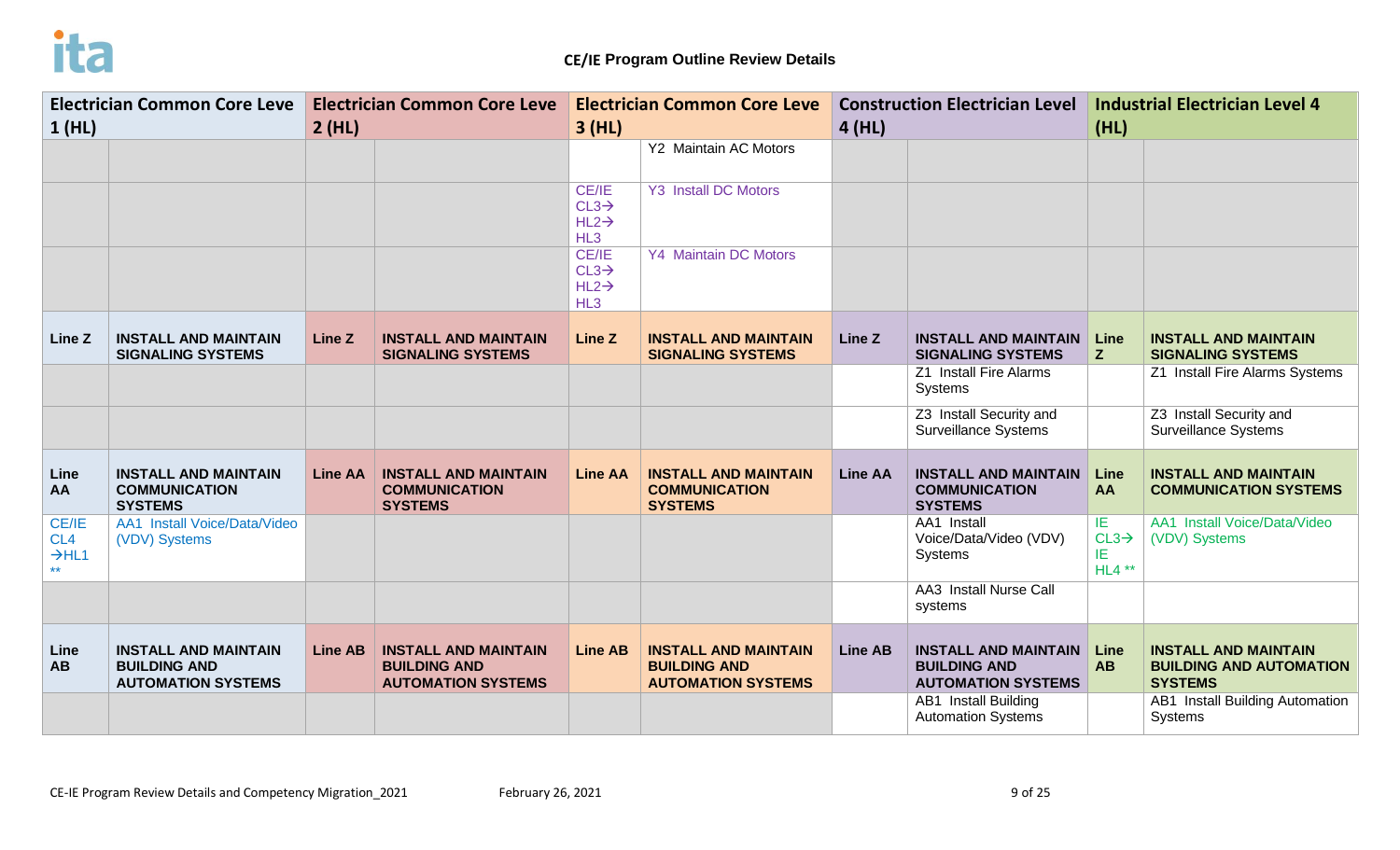

| 1(HL)             | <b>Electrician Common Core Leve</b>                                                                 | 2(HL)   | <b>Electrician Common Core Leve</b>                                                                 | 3(HL)          | <b>Electrician Common Core Leve</b>                                                                 | 4(HL)   | <b>Construction Electrician Level</b>                                                                                | (HL)                                      | <b>Industrial Electrician Level 4</b>                                                               |
|-------------------|-----------------------------------------------------------------------------------------------------|---------|-----------------------------------------------------------------------------------------------------|----------------|-----------------------------------------------------------------------------------------------------|---------|----------------------------------------------------------------------------------------------------------------------|-------------------------------------------|-----------------------------------------------------------------------------------------------------|
| Line<br><b>AC</b> | <b>INSTALL, PROGRAM AND</b><br><b>MAINTAIN AUTOMATED</b><br><b>CONTROL SYSTEMS</b>                  | Line AC | <b>INSTALL, PROGRAM AND</b><br><b>MAINTAIN AUTOMATED</b><br><b>CONTROL SYSTEMS</b>                  | <b>Line AC</b> | <b>INSTALL, PROGRAM AND</b><br><b>MAINTAIN AUTOMATED</b><br><b>CONTROL SYSTEMS</b>                  | Line AC | <b>INSTALL, PROGRAM</b><br><b>AND MAINTAIN</b><br><b>AUTOMATED CONTROL</b><br><b>SYSTEMS</b>                         | Line<br><b>AC</b>                         | <b>INSTALL, PROGRAM AND</b><br><b>MAINTAIN AUTOMATED</b><br><b>CONTROL SYSTEMS</b>                  |
|                   |                                                                                                     |         |                                                                                                     |                |                                                                                                     |         | <b>AC1</b> Install Automated<br><b>Control Systems</b>                                                               | IE.<br>$CL3\rightarrow$<br>IE.<br>$HL4**$ | <b>AC1</b> Install Automated Control<br><b>Systems</b>                                              |
|                   |                                                                                                     |         |                                                                                                     |                |                                                                                                     |         | AC3 Program Automated<br><b>Control Systems</b>                                                                      | IE.<br>$CL3\rightarrow$<br>IE.<br>$HL4**$ | <b>AC3 Program Automated</b><br><b>Control Systems</b>                                              |
|                   |                                                                                                     |         |                                                                                                     |                |                                                                                                     |         |                                                                                                                      |                                           | AC4 Optimize System<br>Performance                                                                  |
| Line<br><b>AD</b> | <b>INSTALL AND MAINTAIN</b><br>PNEUMATIC, HYDRAULIC<br><b>CONTROL AND PUMPING</b><br><b>SYSTEMS</b> | Line AD | <b>INSTALL AND MAINTAIN</b><br>PNEUMATIC, HYDRAULIC<br><b>CONTROL AND PUMPING</b><br><b>SYSTEMS</b> | <b>Line AD</b> | <b>INSTALL AND MAINTAIN</b><br>PNEUMATIC, HYDRAULIC<br><b>CONTROL AND PUMPING</b><br><b>SYSTEMS</b> | Line AD | <b>INSTALL AND MAINTAIN</b><br><b>PNEUMATIC,</b><br><b>HYDRAULIC CONTROL</b><br><b>AND PUMPING</b><br><b>SYSTEMS</b> | Line<br><b>AD</b>                         | <b>INSTALL AND MAINTAIN</b><br>PNEUMATIC, HYDRAULIC<br><b>CONTROL AND PUMPING</b><br><b>SYSTEMS</b> |
|                   |                                                                                                     |         |                                                                                                     |                |                                                                                                     |         |                                                                                                                      |                                           | <b>AD1</b> Install Pneumatic Control<br>Systems                                                     |
|                   |                                                                                                     |         |                                                                                                     |                |                                                                                                     |         |                                                                                                                      |                                           | AD3 Install Hydraulic Control<br>Systems                                                            |
|                   |                                                                                                     |         |                                                                                                     |                |                                                                                                     |         |                                                                                                                      |                                           | AD5 Install and Maintain<br><b>Pumping Systems</b>                                                  |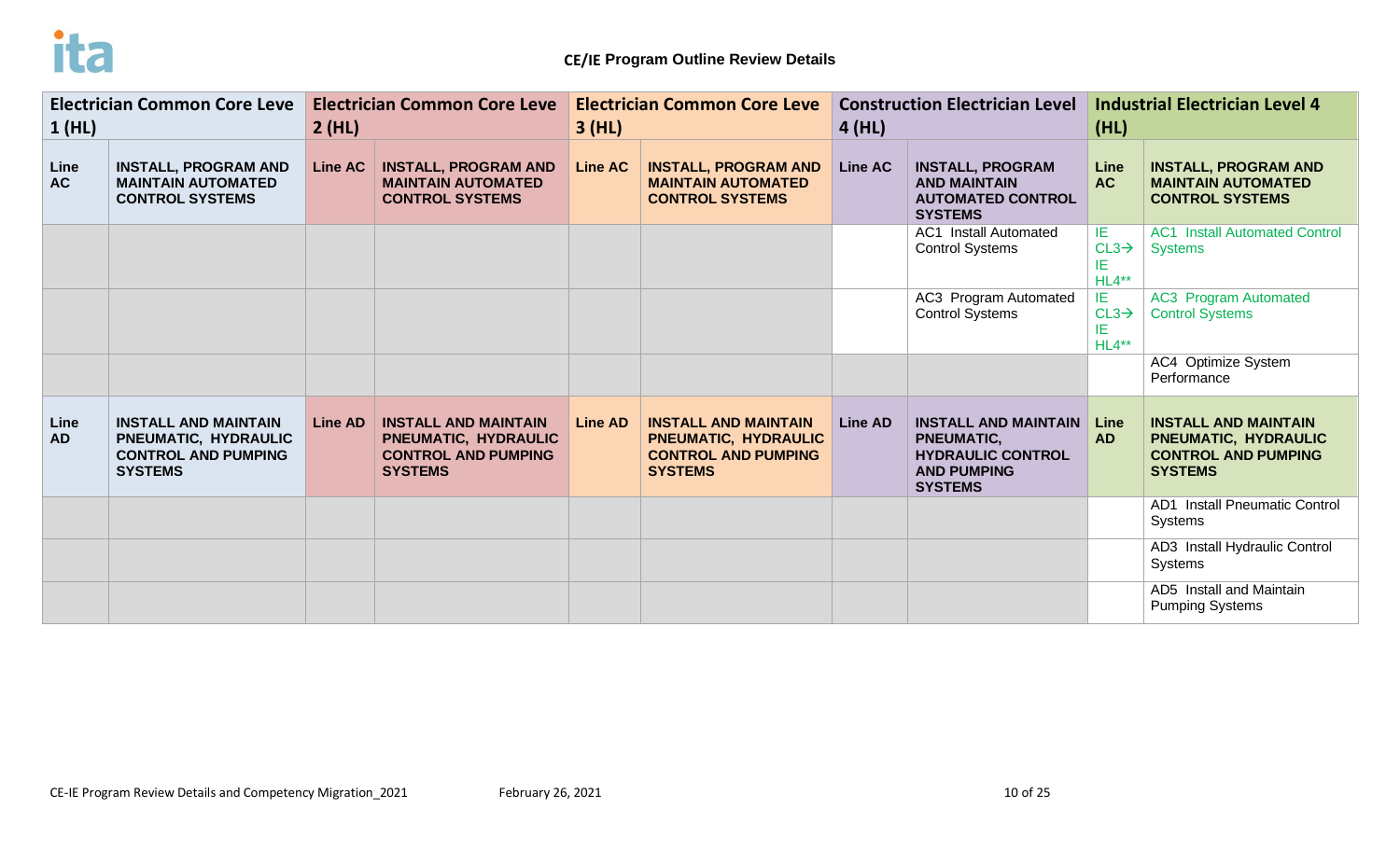| Key                                            |
|------------------------------------------------|
| <b>Blue Text = Gap (Missed content)</b>        |
| <b>Green Text = Overlap (Repeated content)</b> |
| <b>Red Text = Removed</b>                      |
| Purple text = Content moved Jan 1, 2021        |
| <b>Black Text = No change</b>                  |
| <b>CL</b> = Current Level                      |
| <b>HL</b> = Harmonized Level                   |
| <b>CE = Construction Electrician</b>           |
| <b>IE = Industrial Electrician</b>             |

## **Details of Changes Current Program Outlines to Harmonized Program Outline Mapping**

**Overall:** The Occupational Analysis Charts (OACs) for CE and IE have been combined and aligned to the Red Seal Occupational Standard. Therefore, all of the competencies have been **renamed and restructured**. The following provides a side by side comparison with notes of major changes.

| <b>Level 1 - Construction Electrician</b> |                                        |                |                                             |                   |                                 |  |  |  |
|-------------------------------------------|----------------------------------------|----------------|---------------------------------------------|-------------------|---------------------------------|--|--|--|
| <b>Current Competencies</b>               |                                        |                | <b>Harmonized Competencies</b>              | <b>Harmonized</b> | <b>Description of Change **</b> |  |  |  |
|                                           |                                        |                |                                             | Level(s)          |                                 |  |  |  |
| Line B                                    | <b>USE SAFE WORK PRACTICES</b>         |                |                                             |                   |                                 |  |  |  |
| B <sub>1</sub>                            | Perform Lockout Procedures             | <b>B</b> 3     | Perform Lock-out and Tag-out Procedures     |                   | no change                       |  |  |  |
| B <sub>2</sub>                            | Apply WCB Standards and Regulations    | B2             | Maintain Safe Work Environment              |                   | no change                       |  |  |  |
| B3                                        | Apply Safe Work Practices              | B <sub>1</sub> | Use Personal Protection Equipment (PPE)     |                   | no change                       |  |  |  |
|                                           |                                        |                | and Safety Equipment                        |                   |                                 |  |  |  |
|                                           |                                        | B <sub>2</sub> | Maintain Safe Work Environment              |                   |                                 |  |  |  |
| <b>B4</b>                                 | Apply WHMIS                            | B2             | Maintain Safe Work Environment              |                   | no change                       |  |  |  |
| <b>B5</b>                                 | Use a Daily Safety Plan                | <b>B2</b>      | Maintain Safe Work Environment              |                   | no change                       |  |  |  |
|                                           |                                        | D <sub>6</sub> | <b>Finalize Required Documentation</b>      |                   |                                 |  |  |  |
| <b>B6</b>                                 | <b>Use Safe Rigging Techniques</b>     | C3             | Use Rigging, Hoisting and Lifting Equipment |                   | Removed from technical training |  |  |  |
| <b>Line D</b>                             | <b>APPLY CIRCUIT CONCEPTS</b>          |                |                                             |                   |                                 |  |  |  |
| D <sub>1</sub>                            | Use Electrical Circuit Concepts        | A <sub>1</sub> | <b>Use Electrical Circuit Concepts</b>      | 1,2               | No change                       |  |  |  |
|                                           |                                        |                |                                             |                   | See D1 in Level 2               |  |  |  |
| D <sub>2</sub>                            | Analyze DC Circuits                    | A2             | <b>Analyze DC Circuits</b>                  |                   | no change                       |  |  |  |
| D <sub>3</sub>                            | Solve Problems Using the Principles of | A3             | Analyze Principles of Electromagnetism      |                   | no change                       |  |  |  |
|                                           | Electromagnetism                       |                |                                             |                   |                                 |  |  |  |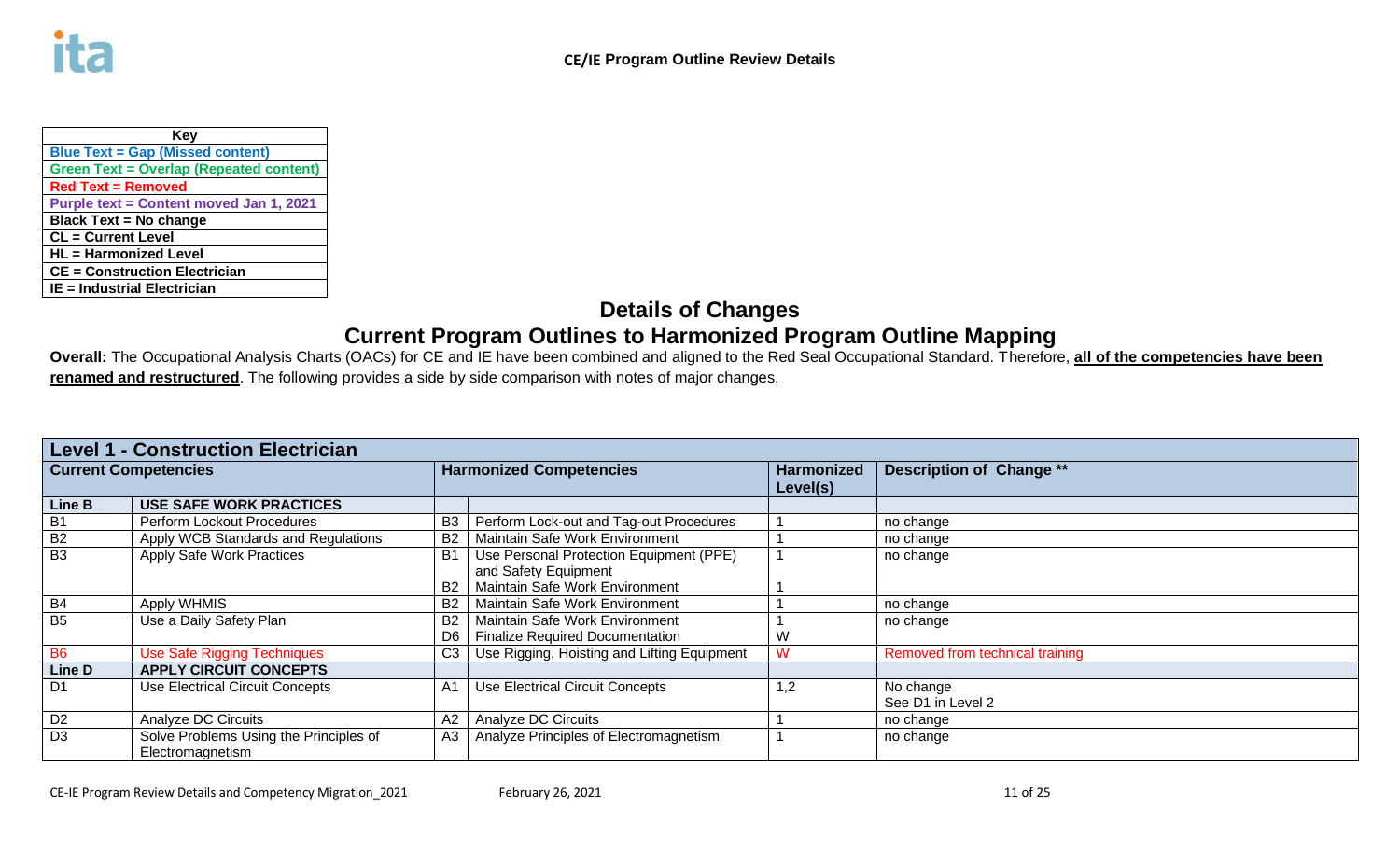

| <b>Level 1 - Construction Electrician</b> |                                                           |                                  |                                                                                 |                               |                                                                                                                                                                       |  |  |
|-------------------------------------------|-----------------------------------------------------------|----------------------------------|---------------------------------------------------------------------------------|-------------------------------|-----------------------------------------------------------------------------------------------------------------------------------------------------------------------|--|--|
|                                           | <b>Current Competencies</b>                               | <b>Harmonized Competencies</b>   |                                                                                 | <b>Harmonized</b><br>Level(s) | <b>Description of Change **</b>                                                                                                                                       |  |  |
| D <sub>6</sub>                            | <b>Analyze Electronic Circuits</b>                        | A6                               | <b>Analyze Electronic Circuits</b>                                              | 1,2,3,<br>4CE                 | no change                                                                                                                                                             |  |  |
| Line E                                    | <b>USE TEST EQUIPMENT</b>                                 |                                  |                                                                                 |                               |                                                                                                                                                                       |  |  |
| E1                                        | <b>Use Analog Meters</b>                                  |                                  |                                                                                 |                               | Taught in context with C4                                                                                                                                             |  |  |
| E2                                        | <b>Use Digital Meters</b>                                 | C <sub>4</sub>                   | Use Measuring and Testing Equipment                                             | 1,3                           | no change                                                                                                                                                             |  |  |
| Line F                                    | <b>READ AND INTERPRET DRAWINGS AND</b><br><b>MANUALS</b>  |                                  |                                                                                 |                               |                                                                                                                                                                       |  |  |
| F1                                        | <b>Use Circuit Drawings</b>                               | A1                               | <b>Use Electrical Circuit Concepts</b>                                          | 1,2                           | no change                                                                                                                                                             |  |  |
| F <sub>2</sub>                            | Use Construction Drawings and Specifications              | D <sub>1</sub>                   | Interpret Plans, Drawings and Specifications                                    | 1,2,3,4CE                     | Split between levels is now defined as<br>L1=residential/ wood frame construction<br>L2=commercial/concrete<br>L3=institutional<br>L4CE=industrial<br>L4IE=industrial |  |  |
| F3                                        | Use Manuals and Manufacturers' Instructions               | D <sub>1</sub>                   | Interpret Plans, Drawings and Specifications                                    | 1,2,3,4CE                     | no change                                                                                                                                                             |  |  |
| F4                                        | <b>Plan Time and Materials</b>                            | D <sub>3</sub><br>D <sub>4</sub> | <b>Organize Materials and Supplies</b><br>Plan Project Tasks and Procedures     | W<br>W                        | removed from technical training                                                                                                                                       |  |  |
| Line G                                    | <b>INSTALL LOW VOLTAGE DISTRIBUTION</b><br><b>SYSTEMS</b> |                                  |                                                                                 |                               |                                                                                                                                                                       |  |  |
| G1                                        | Apply Codes, Regulations and Standards                    | $\overline{D2}$                  | Use Canadian Electrical Code (CEC)                                              |                               | no change                                                                                                                                                             |  |  |
| G2                                        | <b>Install Service Equipment</b>                          | H1                               | Install Single-phase Consumer/ Supply<br>Services and Metering Equipment        | 1,2                           | $L1 =$ Determine single-phase service equipment requirements when $CTs$<br>and PTs are not required.                                                                  |  |  |
|                                           |                                                           | H3                               | Maintain Single-phase Services and Metering<br>Equipment                        |                               | $L2$ = Determine single-phase service equipment requirements when CTs<br>are required.                                                                                |  |  |
| G3                                        | <b>Install Grounding and Bonding</b>                      | L1<br>L2                         | Install Grounding and Bonding Systems<br>Maintain Grounding and Bonding Systems | 1,2,3<br>W                    | no change                                                                                                                                                             |  |  |
| G4                                        | <b>Install Distribution Centres</b>                       | J1                               | Install low-voltage distribution equipment                                      | 1,3                           | no change                                                                                                                                                             |  |  |
| G5                                        | Install Raceways, Boxes and Fittings                      | Q2                               | Install Raceways, Boxes and Fittings                                            | 1,2                           | Clarified somewhat differently across levels in Harmonized:                                                                                                           |  |  |
|                                           |                                                           | Q3                               | Maintain Conductors, Cables, Raceways,<br><b>Boxes and Fittings</b>             | $2^{\circ}$                   | L1=common<br>L2=specialty                                                                                                                                             |  |  |
|                                           |                                                           |                                  |                                                                                 |                               | Current program<br>L1=residential<br>L2=single phase<br>L3=three phase, low voltage                                                                                   |  |  |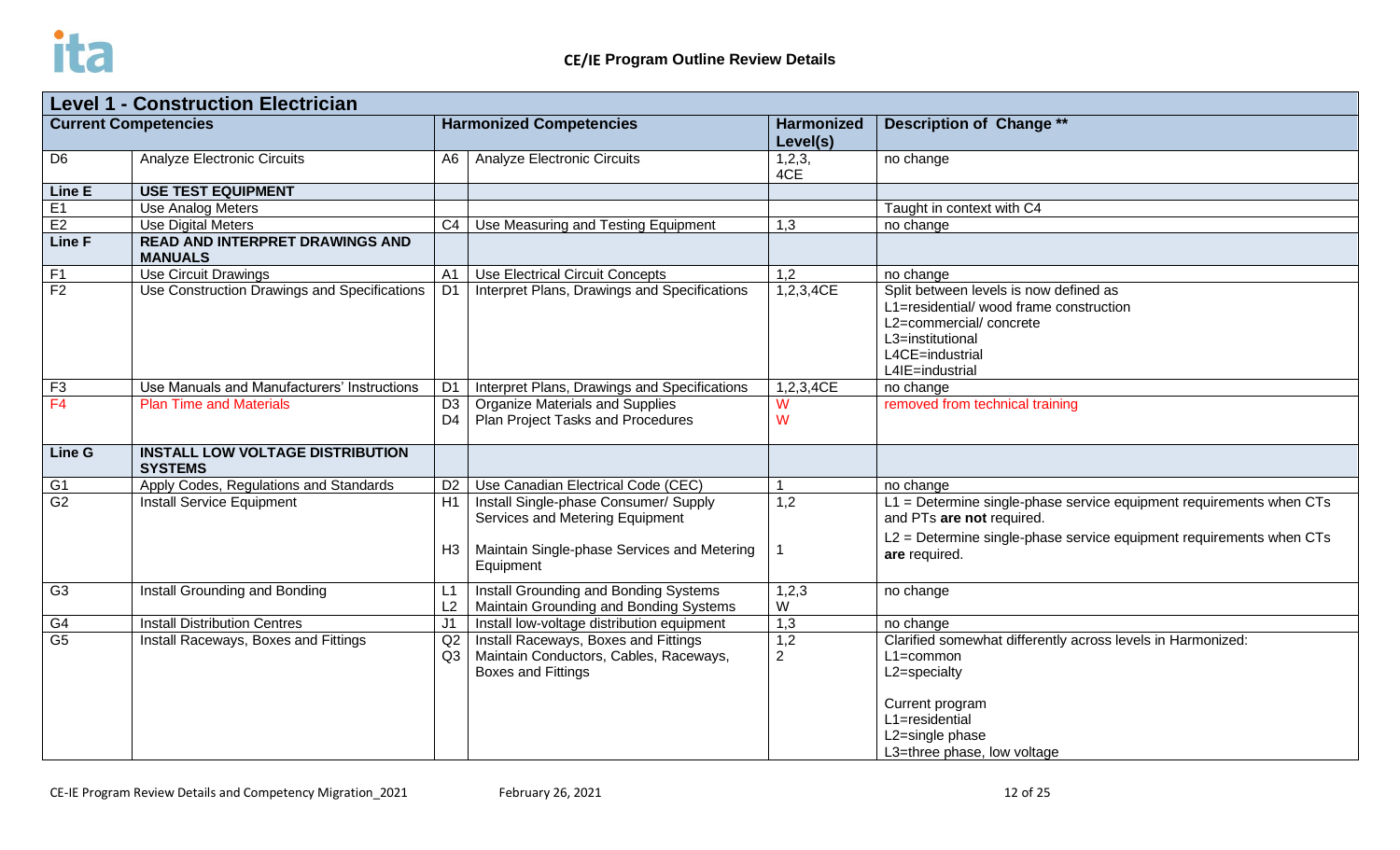|                             | <b>Level 1 - Construction Electrician</b>             |                                |                                                                                           |                               |                                                         |  |  |  |  |
|-----------------------------|-------------------------------------------------------|--------------------------------|-------------------------------------------------------------------------------------------|-------------------------------|---------------------------------------------------------|--|--|--|--|
| <b>Current Competencies</b> |                                                       | <b>Harmonized Competencies</b> |                                                                                           | <b>Harmonized</b><br>Level(s) | <b>Description of Change **</b>                         |  |  |  |  |
|                             |                                                       |                                |                                                                                           |                               | L4CE=electrical installation                            |  |  |  |  |
| G6                          | <b>Install Conductors and Cables</b>                  | Q <sub>1</sub>                 | Install Conductors and Cables                                                             | 1,2                           | no change                                               |  |  |  |  |
| G7                          | Install Utilization Equipment and Devices             | R3                             | Install Lighting Controls                                                                 | 1,2                           | Some content (Incandescent and LED) moved from CL2->HL1 |  |  |  |  |
| Line H                      | <b>INSTALL ELECTRICAL EQUIPMENT</b>                   |                                |                                                                                           |                               |                                                         |  |  |  |  |
| H <sub>3</sub>              | <b>Install Protective Devices</b>                     | $\mathsf{I2}$                  | Install Ground Fault, Arc Fault and Surge<br><b>Protection Devices</b>                    | 1,2                           | no change                                               |  |  |  |  |
| Line I                      | <b>INSTALL CONTROL CIRCUITS AND</b><br><b>DEVICES</b> |                                |                                                                                           |                               |                                                         |  |  |  |  |
| $\mathsf{I}$                | <b>Install Manual Motor Controls</b>                  |                                | <b>Install Motor Starters and Controls</b><br><b>Maintain Motor Starters and Controls</b> | 2,3<br>2,3                    | $CL1 \rightarrow HL2$                                   |  |  |  |  |
| 12 <sup>2</sup>             | <b>Install Magnetic Motor Controls</b>                |                                | <b>Install Motor Starters and Controls</b><br><b>Maintain Motor Starters and Controls</b> | 2,3<br>2,3                    | Moved to level 2                                        |  |  |  |  |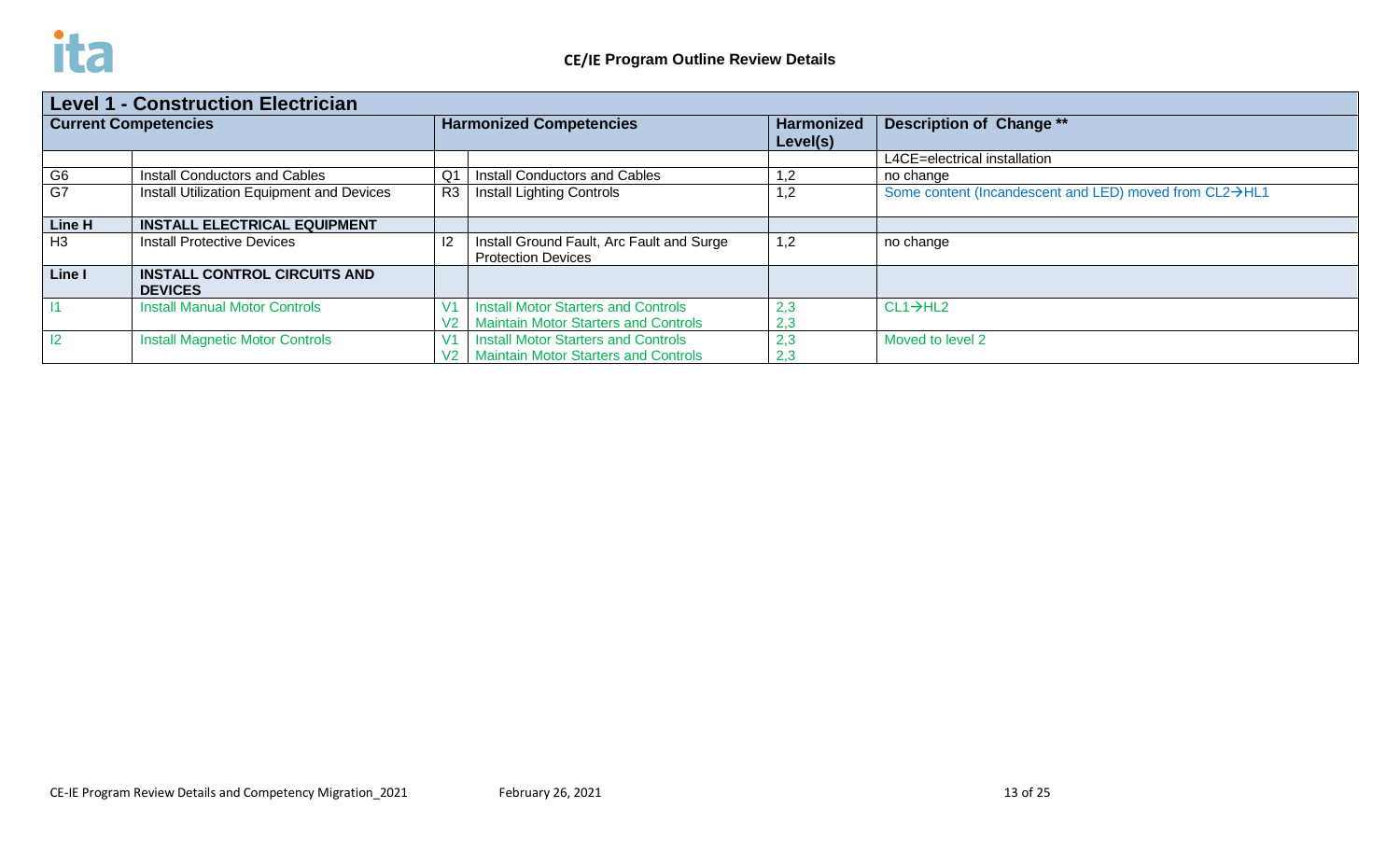|                 | <b>Level 2 - Construction Electrician</b>                 |                                   |                                                                                                                                      |                               |                                                                                                                                                                                                                                                           |  |  |  |
|-----------------|-----------------------------------------------------------|-----------------------------------|--------------------------------------------------------------------------------------------------------------------------------------|-------------------------------|-----------------------------------------------------------------------------------------------------------------------------------------------------------------------------------------------------------------------------------------------------------|--|--|--|
|                 | <b>Current Competencies</b>                               | <b>Harmonized Competencies</b>    |                                                                                                                                      | <b>Harmonized</b><br>Level(s) | <b>Description of Change **</b>                                                                                                                                                                                                                           |  |  |  |
| <b>Line A</b>   | <b>USE ESSENTIAL SKILLS</b>                               |                                   |                                                                                                                                      |                               |                                                                                                                                                                                                                                                           |  |  |  |
| A4              | <b>Solve Problems Using Applied Mathematics</b>           | $\overline{A1}$                   | <b>Use Electrical Circuit Concepts</b>                                                                                               | 2                             | No change                                                                                                                                                                                                                                                 |  |  |  |
| <b>Line D</b>   | <b>APPLY CIRCUIT CONCEPTS</b>                             |                                   |                                                                                                                                      |                               |                                                                                                                                                                                                                                                           |  |  |  |
| D <sub>1</sub>  | <b>Use Electrical Circuit Concepts</b>                    | A1                                | <b>Use Electrical Circuit Concepts</b>                                                                                               | 1,2                           | $CL2 \rightarrow HLI$<br>the following learning tasks moved to Level 1 (A1):<br>Describe the generation of an alternating voltage<br>Describe the features of alternating current<br>Describe the difference between DC ohmic and effective AC resistance |  |  |  |
| D <sub>4</sub>  | Analyze Single-phase AC Circuits                          | A4                                | Analyze Single-Phase AC Circuits                                                                                                     | $\overline{2}$                | No change                                                                                                                                                                                                                                                 |  |  |  |
| D <sub>6</sub>  | <b>Analyze Electronic Circuits</b>                        | A <sub>6</sub>                    | <b>Analyze Electronic Circuits</b>                                                                                                   | 1,2,3,4CE                     | $CL2 \rightarrow HL3$<br>the following learning task moved to Level 3 (A6):<br>Describe the features of field effect transistors and IGBTs.                                                                                                               |  |  |  |
| Line E          | <b>USE TEST EQUIPMENT</b>                                 |                                   |                                                                                                                                      |                               |                                                                                                                                                                                                                                                           |  |  |  |
| E3              | Use Scopes                                                | $\overline{C4}$                   | Use measuring and testing equipment                                                                                                  | 1,3                           | Analog scopes removed<br>Digital scopes (scope meters) taught in context in HL2                                                                                                                                                                           |  |  |  |
| <b>Line F</b>   | <b>READ AND INTERPRET DRAWINGS AND</b><br><b>MANUALS</b>  |                                   |                                                                                                                                      |                               |                                                                                                                                                                                                                                                           |  |  |  |
| F <sub>2</sub>  | Use Construction Drawings and Specifications              | D <sub>1</sub>                    | Interpret Plans, Drawings and Specifications                                                                                         | 1,2,3,4CE                     | Split between levels is now defined as<br>L1=residential<br>L2=commercial<br>L3=institutional<br>L4CE=industrial                                                                                                                                          |  |  |  |
| <b>Line G</b>   | <b>INSTALL LOW VOLTAGE DISTRIBUTION</b><br><b>SYSTEMS</b> |                                   |                                                                                                                                      |                               |                                                                                                                                                                                                                                                           |  |  |  |
| G <sub>1</sub>  | Apply Codes, Regulations and Standards                    | D <sub>2</sub>                    | Use Canadian Electrical Code (CEC)                                                                                                   |                               | Was in L1,2,3,4CE moved into Level 1, but also taught in context                                                                                                                                                                                          |  |  |  |
| G2              | Install Service Equipment                                 | $\overline{H1}$<br>H <sub>3</sub> | Install Single-phase Consumer/ Supply<br>Services and Metering Equipment<br>Maintain Single-phase Services and Metering<br>Equipment | 1,2                           | L1 = Determine single-phase service equipment requirements when CTs<br>and PTs are not required.<br>L2 = Determine single-phase service equipment requirements when CTs<br>are required.                                                                  |  |  |  |
| $\overline{G3}$ | Install Grounding and Bonding                             | L1<br>L2                          | <b>Install Grounding and Bonding Systems</b><br>Maintain Grounding and Bonding Systems                                               | 1,2,3<br>W                    | $\overline{No}$ change                                                                                                                                                                                                                                    |  |  |  |
| G <sub>4</sub>  | <b>Install Distribution Centres</b>                       | J <sub>1</sub>                    | <b>Install Low Voltage Distribution Equipment</b>                                                                                    | 1,3                           | $CL2 \rightarrow HLI$                                                                                                                                                                                                                                     |  |  |  |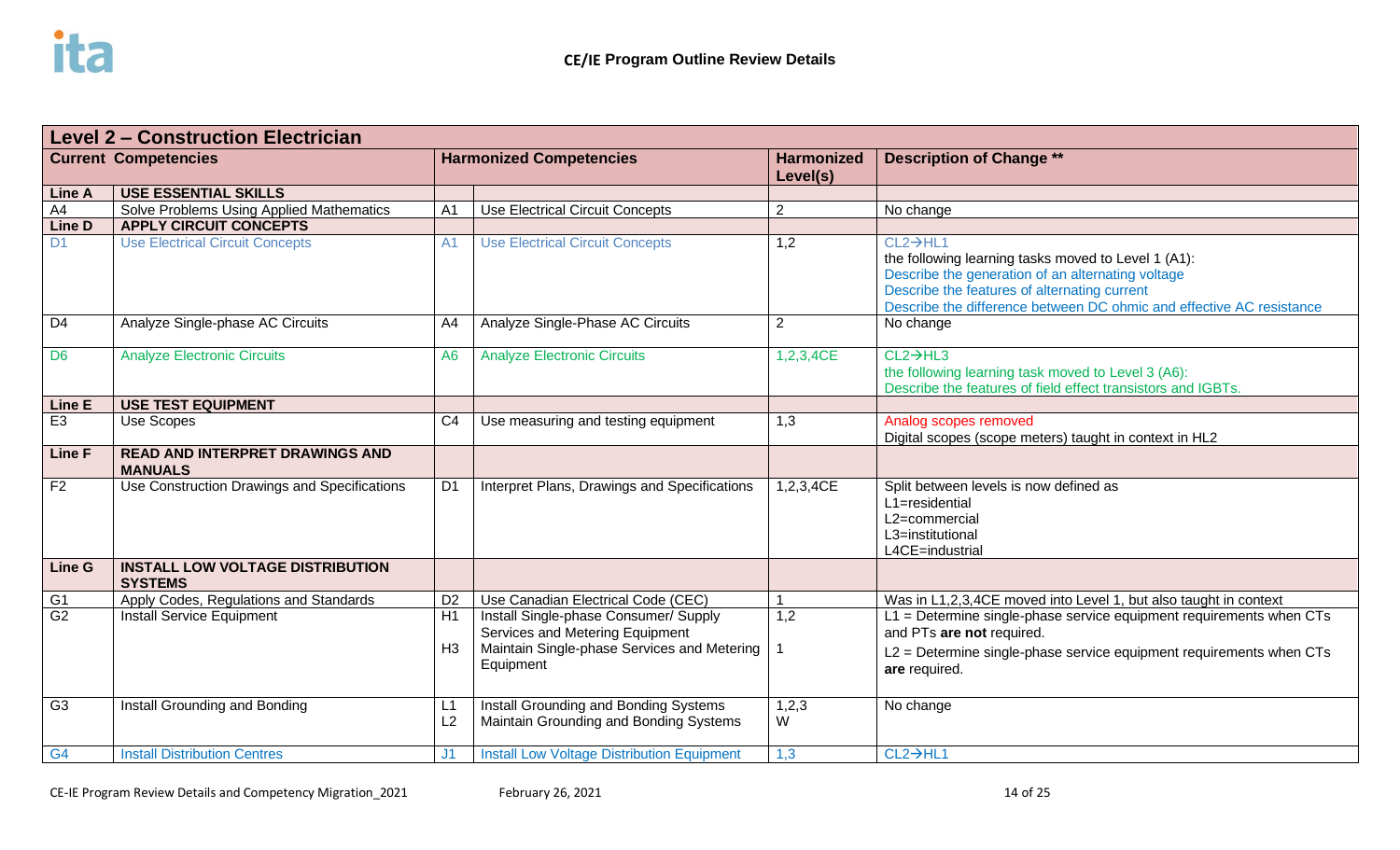|                | <b>Level 2 - Construction Electrician</b>     |                                  |                                                                                                                                               |                               |                                                                                                                                                                                                                                                                                                                           |
|----------------|-----------------------------------------------|----------------------------------|-----------------------------------------------------------------------------------------------------------------------------------------------|-------------------------------|---------------------------------------------------------------------------------------------------------------------------------------------------------------------------------------------------------------------------------------------------------------------------------------------------------------------------|
|                | <b>Current Competencies</b>                   | <b>Harmonized Competencies</b>   |                                                                                                                                               | <b>Harmonized</b><br>Level(s) | <b>Description of Change **</b>                                                                                                                                                                                                                                                                                           |
|                |                                               |                                  |                                                                                                                                               |                               | 120/240 single-phase services/combination panels                                                                                                                                                                                                                                                                          |
| G5             | Install Raceways, Boxes and Fittings          | Q2<br>Q3                         | Install Raceways, Boxes and Fittings<br>Maintain Conductors, Cables, Raceways,<br><b>Boxes and Fittings</b>                                   | 1,2<br>$\overline{2}$         | New program<br>L1=common<br>L2=specialty                                                                                                                                                                                                                                                                                  |
|                |                                               |                                  |                                                                                                                                               |                               | old program<br>L1=residential<br>L2=single phase<br>L3=three phase, low voltage<br>L4CE=electrical installation                                                                                                                                                                                                           |
| G6             | Install Conductors and Cables                 | Q <sub>1</sub>                   | Install Conductors and Cables                                                                                                                 | 1,2                           | No change                                                                                                                                                                                                                                                                                                                 |
| G7             | Install Utilization Equipment and Devices     | R <sub>2</sub><br>R <sub>5</sub> | <b>Install Wiring Devices</b><br>Maintain Luminaires, Wiring Devices,<br>Lighting Controls, Lighting Standards and<br><b>Branch Circuitry</b> | 1,2,3<br>$\overline{2}$       | Split somewhat differently across levels in new:<br>L1=receptacles and switches<br>L2=single phase wiring devices<br>L3=three phase wiring devices                                                                                                                                                                        |
|                |                                               |                                  |                                                                                                                                               |                               | old program<br>L1= residential branch circuits<br>L2= branch circuits<br>L3= industrial branch circuits<br>L4CE=installation requirements for branch circuits                                                                                                                                                             |
| Line H         | <b>INSTALL ELECTRICAL EQUIPMENT</b>           |                                  |                                                                                                                                               |                               |                                                                                                                                                                                                                                                                                                                           |
| H1             | <b>Install Lighting and Lighting Controls</b> | R <sub>1</sub><br>R <sub>3</sub> | <b>Install Luminaires</b><br><b>Install Lighting Controls</b>                                                                                 | 1,2<br>1,2                    | $CL2 \rightarrow HL1$<br>Some content moved to Level 1<br>Describe control of incandescent lamps<br>Describe basic LED lighting                                                                                                                                                                                           |
| H <sub>2</sub> | <b>Install Transformers</b>                   | P <sub>1</sub>                   | Install Extra-Low and Low-Voltage Single-<br><b>Phase Transformers</b>                                                                        | $\overline{2}$                | No change                                                                                                                                                                                                                                                                                                                 |
| $H_3$          | <b>Install Protective Devices</b>             | 1<br>12                          | <b>Install Overcurrent Protection Devices</b><br>Install Ground Fault, Arc Fault and Surge<br><b>Protection Devices</b>                       | $\overline{2}$<br>1,2         | No change                                                                                                                                                                                                                                                                                                                 |
| Line I         | <b>INSTALL CONTROL CIRCUITS AND DEVICES</b>   |                                  |                                                                                                                                               |                               |                                                                                                                                                                                                                                                                                                                           |
| 2              | <b>Install Magnetic Motor Controls</b>        | V <sub>1</sub><br>V <sub>2</sub> | <b>Install Motor Starters and Controls</b><br><b>Maintain Motor Starters and Controls</b>                                                     | 2,3<br>2,3                    | $CL2 \rightarrow HL3$<br>Some content (i.e. controls) moved to Level 3<br>Describe features of common motor control devices<br>Describe features and applications of plugging switches<br>Draw circuit diagrams involving automatic and sequence control<br>Connect and test circuits utilizing auxiliary control devices |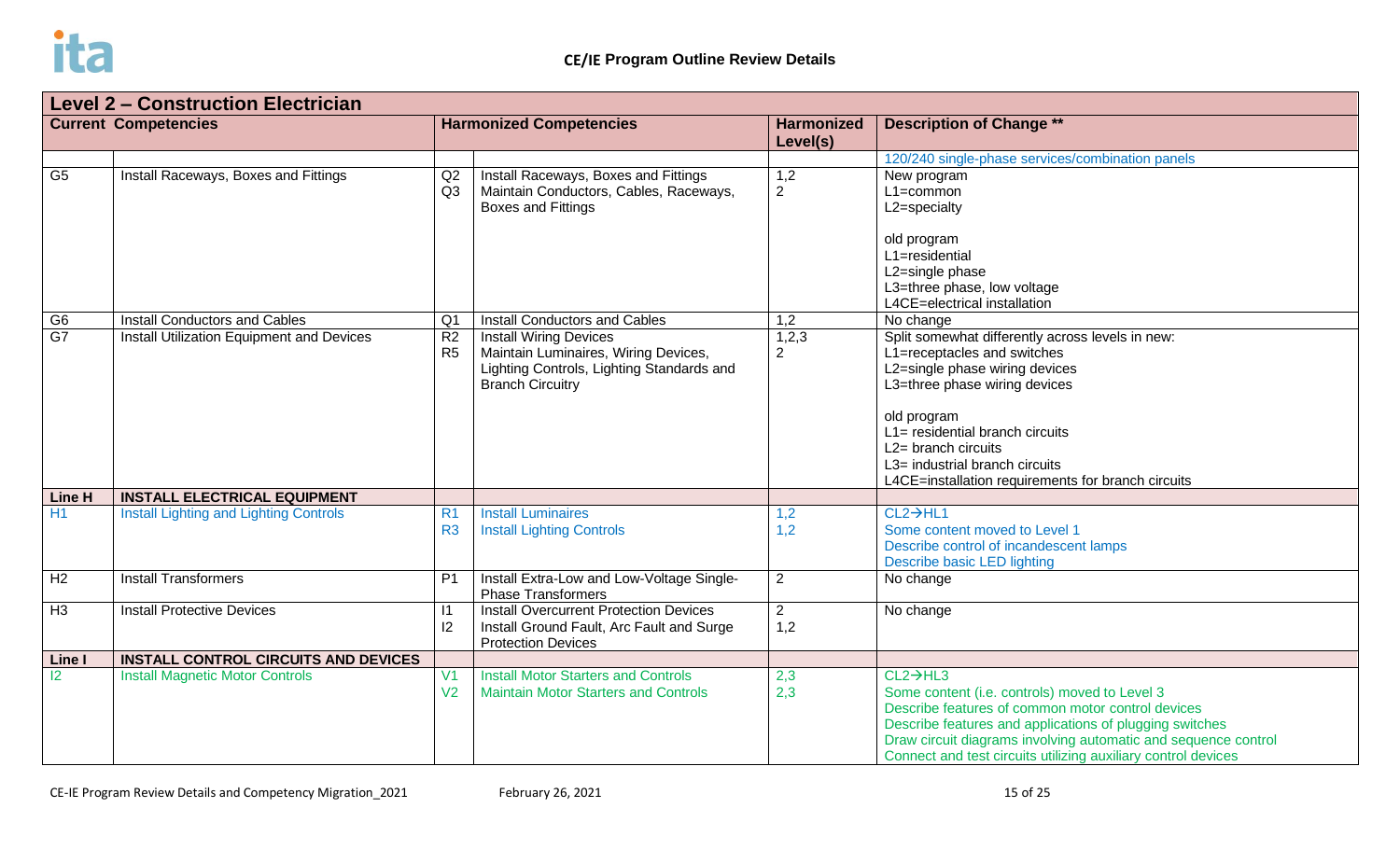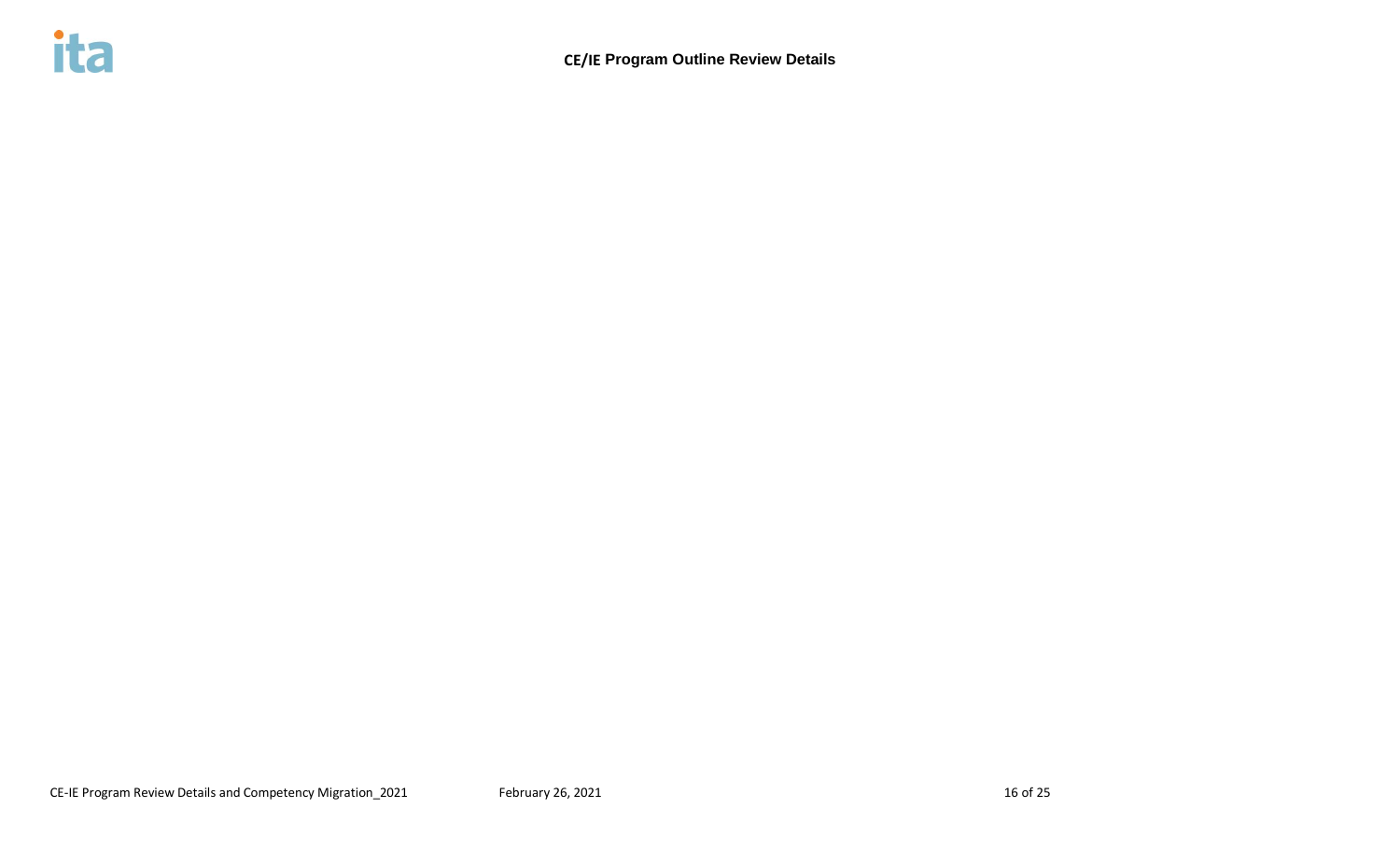|                 | <b>Level 3 - Construction Electrician</b>                 |                 |                                                                                 |                               |                                                                                                                  |  |  |  |
|-----------------|-----------------------------------------------------------|-----------------|---------------------------------------------------------------------------------|-------------------------------|------------------------------------------------------------------------------------------------------------------|--|--|--|
|                 | <b>Current Competencies</b>                               |                 | <b>Harmonized Competencies</b>                                                  | <b>Harmonized</b><br>Level(s) | <b>Description of Change **</b>                                                                                  |  |  |  |
| Line D          | <b>APPLY CIRCUIT CONCEPTS</b>                             |                 |                                                                                 |                               |                                                                                                                  |  |  |  |
| D <sub>5</sub>  | Analyze Three-phase Circuits                              | A <sub>5</sub>  | Analyze Three-Phase AC Circuits                                                 | 3                             | No change                                                                                                        |  |  |  |
| $\overline{D6}$ | <b>Analyze Electronic Circuits</b>                        | $\overline{A6}$ | <b>Analyze Electronic Circuits</b>                                              | 1,2,3,4CE                     | CL2-->HL3 FETS moved<br><b>IGBTs new in L3</b>                                                                   |  |  |  |
| Line E          | <b>USE TEST EQUIPMENT</b>                                 |                 |                                                                                 |                               |                                                                                                                  |  |  |  |
| E <sub>4</sub>  | <b>Use Power Quality Analyzers</b>                        | C <sub>4</sub>  | Use Measuring and Testing Equipment                                             | 1,3                           | No change                                                                                                        |  |  |  |
| Line F          | <b>READ AND INTERPRET DRAWINGS AND</b><br><b>MANUALS</b>  |                 |                                                                                 |                               |                                                                                                                  |  |  |  |
| F <sub>2</sub>  | Use Construction Drawings and Specifications              | D <sub>1</sub>  | Interpret Plans, Drawings and Specifications                                    | 1,2,3,4CE                     | Split between levels is now defined as<br>L1=residential<br>L2=commercial<br>L3=institutional<br>L4CE=industrial |  |  |  |
| <b>Line G</b>   | <b>INSTALL LOW VOLTAGE DISTRIBUTION</b><br><b>SYSTEMS</b> |                 |                                                                                 |                               |                                                                                                                  |  |  |  |
| G <sub>1</sub>  | Apply Codes, Regulations and Standards                    | D <sub>2</sub>  | Interpret Plans, Drawings and Specifications                                    |                               | Was in L1,2,3,4CE moved into Level 1, but also taught in context                                                 |  |  |  |
| G2              | <b>Install Service Equipment</b>                          | H <sub>2</sub>  | Install Single-phase Consumer/ Supply<br>Services and Metering Equipment        | 3                             | No change                                                                                                        |  |  |  |
| G <sub>3</sub>  | Install Grounding and Bonding                             | L1<br>L2        | Install Grounding and Bonding Systems<br>Maintain Grounding and Bonding Systems | 1,2,3<br>W                    | No change                                                                                                        |  |  |  |
| G4              | <b>Install Distribution Centres</b>                       | J <sub>1</sub>  | Install Low Voltage Distribution Equipment                                      | 1,3                           | No change                                                                                                        |  |  |  |
| G <sub>5</sub>  | <b>Install Raceways, Boxes and Fittings</b>               | Q2              | <b>Install Conductors and Cables</b>                                            | 1,2                           | Defined somewhat differently across levels in new:                                                               |  |  |  |
|                 |                                                           | Q3              | Maintain Conductors, Cables, Raceways,                                          | $\overline{2}$                | $L1 = common$                                                                                                    |  |  |  |
|                 |                                                           |                 | <b>Boxes and Fittings</b>                                                       |                               | L2=specialty                                                                                                     |  |  |  |
|                 |                                                           |                 |                                                                                 |                               | L3&L4=taught in context                                                                                          |  |  |  |
|                 |                                                           |                 |                                                                                 |                               | old program                                                                                                      |  |  |  |
|                 |                                                           |                 |                                                                                 |                               | L1=residential                                                                                                   |  |  |  |
|                 |                                                           |                 |                                                                                 |                               | L2=single phase                                                                                                  |  |  |  |
|                 |                                                           |                 |                                                                                 |                               | L3=three phase, low voltage                                                                                      |  |  |  |
|                 |                                                           |                 |                                                                                 |                               | L4CE=electrical installation                                                                                     |  |  |  |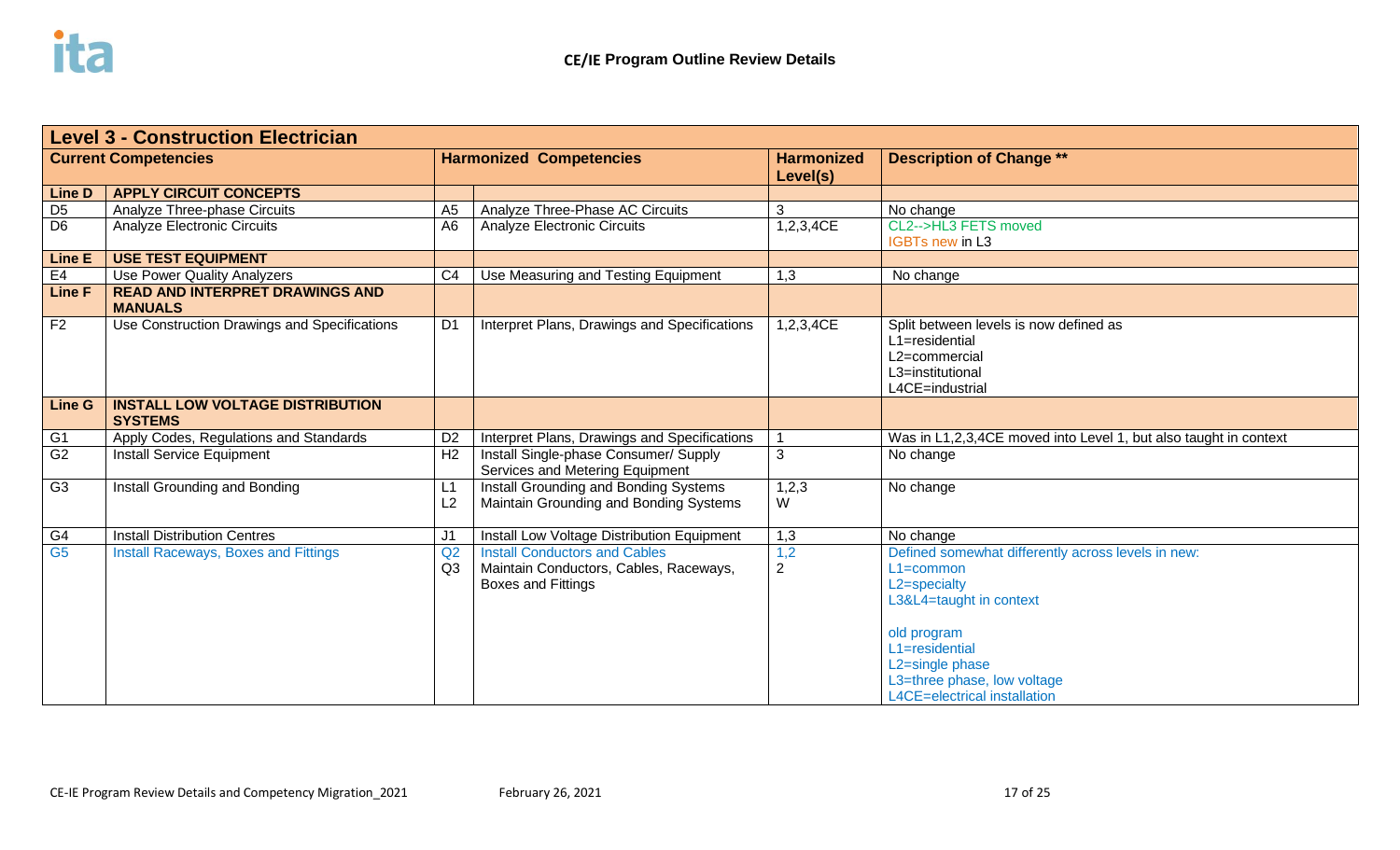|                 | <b>Level 3 - Construction Electrician</b> |                                                     |                                                                                                                                                                   |                                                                                 |                                                                                                                                                                                                                  |  |  |  |  |
|-----------------|-------------------------------------------|-----------------------------------------------------|-------------------------------------------------------------------------------------------------------------------------------------------------------------------|---------------------------------------------------------------------------------|------------------------------------------------------------------------------------------------------------------------------------------------------------------------------------------------------------------|--|--|--|--|
|                 | <b>Current Competencies</b>               |                                                     | <b>Harmonized Competencies</b>                                                                                                                                    | <b>Harmonized</b><br>Level(s)                                                   | <b>Description of Change **</b>                                                                                                                                                                                  |  |  |  |  |
| G <sub>6</sub>  | <b>Install Conductors and Cables</b>      | <b>Install Conductors and Cables</b><br>Q1          |                                                                                                                                                                   | 1,2                                                                             | Split somewhat differently across levels in new:<br>L1=residential circuits<br>L <sub>2</sub> =ICI circuits<br>L3&L4=taught in context<br>old program<br>L1=residential circuits<br>L2=circuits (non-specified?) |  |  |  |  |
|                 |                                           |                                                     |                                                                                                                                                                   |                                                                                 | L3=three phase, low voltage<br><b>L4CE=electrical installations</b>                                                                                                                                              |  |  |  |  |
| $\overline{G7}$ | Install Utilization Equipment and Devices | R <sub>2</sub><br>R <sub>5</sub>                    | <b>Install Wiring Devices</b><br>Maintain Luminaires, Wiring Devices,<br>Lighting Controls, Lighting Standards and<br><b>Branch Circuitry</b>                     | 1,2,3<br>$\overline{2}$                                                         | defined somewhat differently across levels in new:<br>L1=receptacles and switches<br>L2=single phase wiring devices<br>L3=three phase wiring devices<br>old program                                              |  |  |  |  |
|                 |                                           |                                                     |                                                                                                                                                                   |                                                                                 | L1= residential branch circuits<br>L2= branch circuits<br>L3= industrial branch circuits<br>L4CE=installation requirements for branch circuits                                                                   |  |  |  |  |
| Line H          | <b>INSTALL ELECTRICAL EQUIPMENT</b>       |                                                     |                                                                                                                                                                   |                                                                                 |                                                                                                                                                                                                                  |  |  |  |  |
| H <sub>2</sub>  | <b>Install Transformers</b>               | P <sub>3</sub><br>P <sub>4</sub>                    | Install Low-Voltage Three-Phase<br><b>Transformers</b><br>Maintain Low-Voltage Three-Phase<br><b>Transformers</b>                                                 | 3<br>W                                                                          | No change                                                                                                                                                                                                        |  |  |  |  |
| $H_3$           | <b>Install Protective Devices</b>         | $\vert$ 1<br> 2 <br>$\mathsf{I}4$                   | <b>Install Overcurrent Protection Devices</b><br>Install Ground Fault, Arc Fault and Surge<br><b>Protection Devices</b><br><b>Maintain Protection Devices</b>     | $\overline{2}$<br>1,2<br>W                                                      | $CL3 \rightarrow HL2$                                                                                                                                                                                            |  |  |  |  |
| H4              | <b>Install DC Motors and Generators</b>   | Y <sub>3</sub><br><b>Y4</b><br>M <sub>3</sub><br>M4 | <b>Install DC Motors</b><br><b>Maintain DC Motors</b><br><b>Install DC (Direct Current) Generating</b><br><b>Systems</b><br><b>Maintain DC Generating Systems</b> | $2\rightarrow 3$<br>$2 \rightarrow 3$<br>$2 \rightarrow 3$<br>$2 \rightarrow 3$ | CL3->HL2->HL3                                                                                                                                                                                                    |  |  |  |  |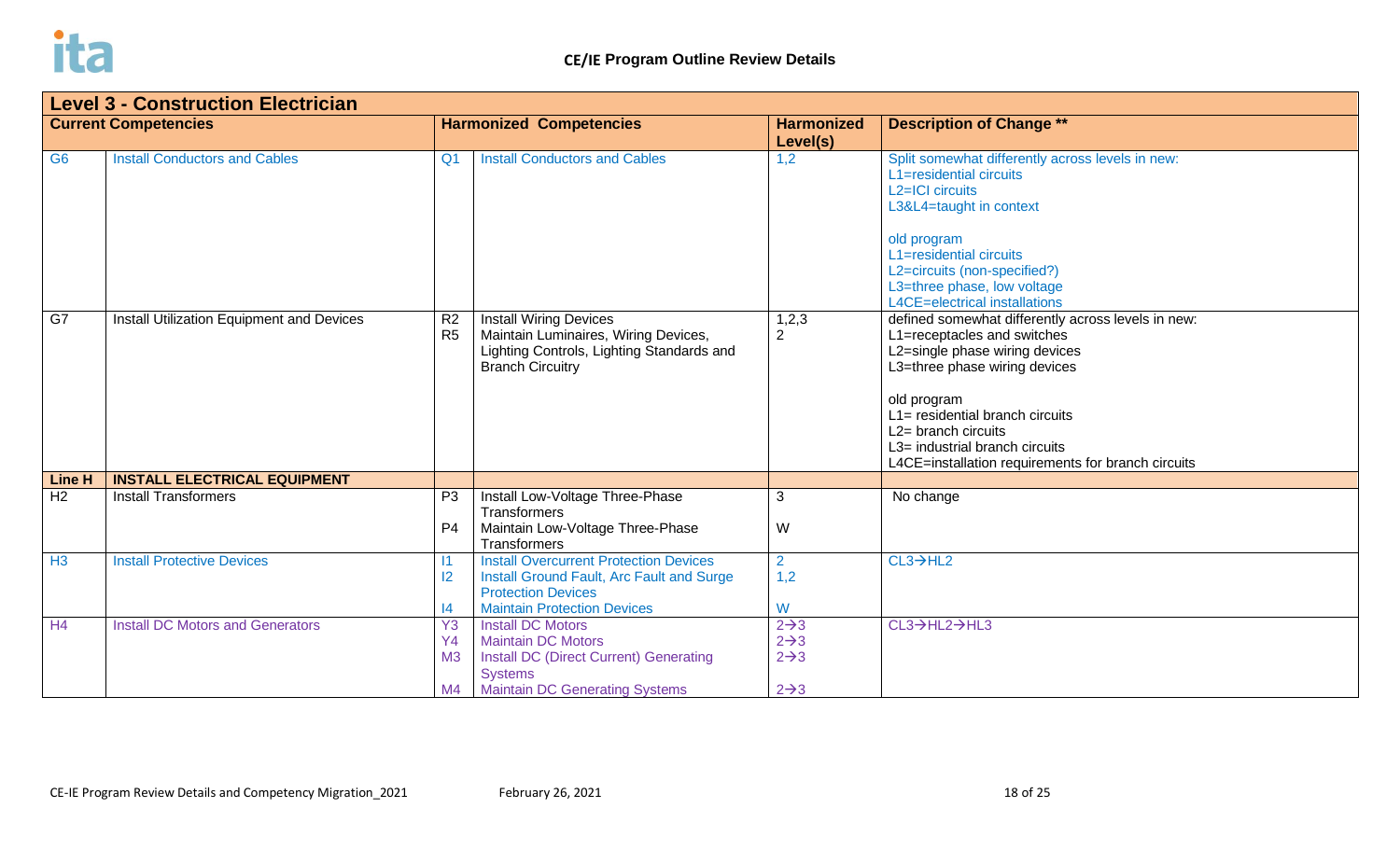

|                | <b>Level 3 - Construction Electrician</b>   |                                |                                             |                   |                                                                   |  |  |  |
|----------------|---------------------------------------------|--------------------------------|---------------------------------------------|-------------------|-------------------------------------------------------------------|--|--|--|
|                | <b>Current Competencies</b>                 | <b>Harmonized Competencies</b> |                                             | <b>Harmonized</b> | <b>Description of Change **</b>                                   |  |  |  |
|                |                                             |                                |                                             | Level(s)          |                                                                   |  |  |  |
| H <sub>5</sub> | Install AC Motors and Alternators           |                                | Install AC Motors                           |                   | No change                                                         |  |  |  |
|                |                                             | Y2                             | <b>Maintain AC Motors</b>                   |                   |                                                                   |  |  |  |
|                |                                             |                                | Install AC (Alternating Current) Generating |                   |                                                                   |  |  |  |
|                |                                             |                                | Svstems                                     |                   |                                                                   |  |  |  |
|                |                                             | M2                             | <b>Maintain AC Generating Systems</b>       |                   |                                                                   |  |  |  |
| Line I         | <b>INSTALL CONTROL CIRCUITS AND DEVICES</b> |                                |                                             |                   |                                                                   |  |  |  |
| 12             | <b>Install Magnetic Motor Controls</b>      | V <sub>1</sub>                 | <b>Install Motor Starters and Controls</b>  | 2,3               | Some content moved CL3-->HL2. DC motor controllers Learning tasks |  |  |  |
|                |                                             | V <sub>2</sub>                 | <b>Maintain Motor Starters and Controls</b> | $2,3 \rightarrow$ | moved from $CL3 \rightarrow HL2 \rightarrow HL3$                  |  |  |  |
|                |                                             |                                |                                             |                   | DC motor controllers                                              |  |  |  |
| 13             | <b>Install Electronic Motor Controls</b>    | W <sub>1</sub>                 | <b>Install Drives</b>                       |                   | No change                                                         |  |  |  |
|                |                                             |                                |                                             |                   |                                                                   |  |  |  |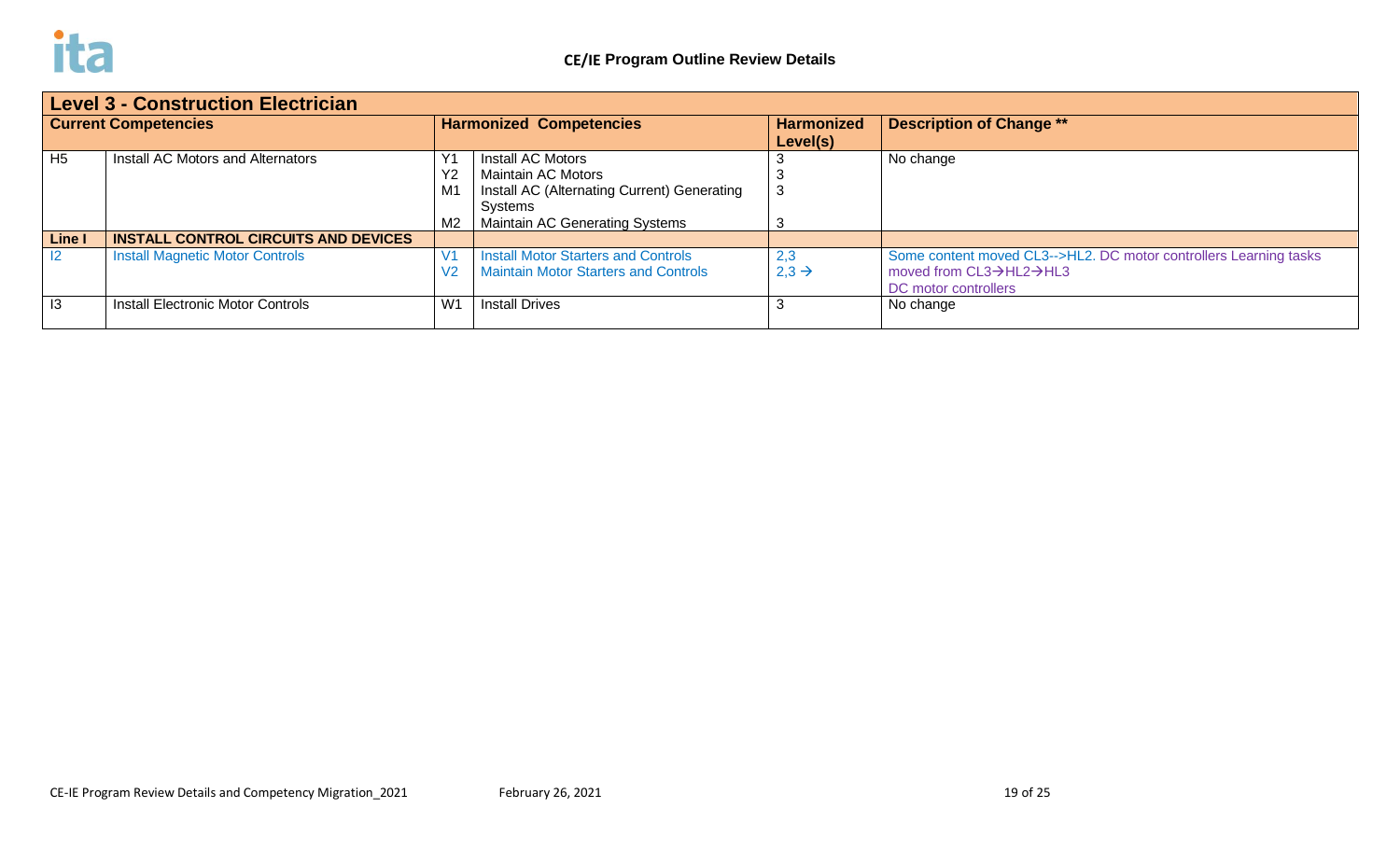

|                 | <b>Level 4 - Construction Electrician</b>                 |                            |                                                                                                                                |                               |                                                                                                                                                                                                          |  |  |  |
|-----------------|-----------------------------------------------------------|----------------------------|--------------------------------------------------------------------------------------------------------------------------------|-------------------------------|----------------------------------------------------------------------------------------------------------------------------------------------------------------------------------------------------------|--|--|--|
|                 | <b>Current Competencies</b>                               |                            | <b>Harmonized Competencies</b>                                                                                                 | <b>Harmonized</b><br>Level(s) | <b>Description of Change **</b>                                                                                                                                                                          |  |  |  |
| Line D          | <b>APPLY CIRCUIT CONCEPTS</b>                             |                            |                                                                                                                                |                               |                                                                                                                                                                                                          |  |  |  |
| D2              | <b>Analyze DC Circuits</b>                                |                            |                                                                                                                                |                               |                                                                                                                                                                                                          |  |  |  |
| $\overline{D4}$ | Analyze Single-phase AC Circuits                          |                            |                                                                                                                                |                               |                                                                                                                                                                                                          |  |  |  |
| $\overline{D5}$ | Analyze Three-phase Circuits                              |                            |                                                                                                                                |                               |                                                                                                                                                                                                          |  |  |  |
| D6              | <b>Analyze Electronic Circuits</b>                        | A <sub>6</sub>             | <b>Analyze Electronic Circuits</b>                                                                                             | 4CE                           | No change                                                                                                                                                                                                |  |  |  |
| Line E          | <b>USE TEST EQUIPMENT</b>                                 |                            |                                                                                                                                |                               |                                                                                                                                                                                                          |  |  |  |
| E <sub>5</sub>  | Perform Structured Cable Testing and Reporting            | AA1                        | Install Voice/Data/Video (VDV) Systems                                                                                         | 1,4CE                         | Coaxial and CAT5 CL4→HL1                                                                                                                                                                                 |  |  |  |
| Line F          | <b>READ AND INTERPRET DRAWINGS AND</b><br><b>MANUALS</b>  |                            |                                                                                                                                |                               |                                                                                                                                                                                                          |  |  |  |
| F <sub>2</sub>  | Use Construction Drawings and Specifications              | D <sub>1</sub>             | Interpret Plans, Drawings and Specifications                                                                                   | 1,2,3,4CE                     | Split between levels is now defined as<br>L1=residential<br>L2=commercial<br>L3=institutional<br>L4CE=industrial<br>L4IE=industrial                                                                      |  |  |  |
| Line G          | <b>INSTALL LOW VOLTAGE DISTRIBUTION</b><br><b>SYSTEMS</b> |                            |                                                                                                                                |                               |                                                                                                                                                                                                          |  |  |  |
| G <sub>1</sub>  | Apply Codes, Regulations and Standards                    | D <sub>2</sub><br>D7       | Use Canadian Electrical Code (CEC)<br><b>Identify Hazardous Locations</b>                                                      | $3\rightarrow 4$              | Was in L1,2,3,4CE moved into Level 1, but also taught in context<br>Wiring methods for Hazardous Locations moved to HL3, then back to HL4                                                                |  |  |  |
| G2              | <b>Install Service Equipment</b>                          | J <sub>1</sub>             | <b>Install Low Voltage Distribution Equipment</b>                                                                              | 1,3                           | PDC moved to<br>CE CL4→HL1 single phase, 3 wire services<br>CE CL4→HL2 single phase, AC systems<br>CE CL4→HL3 three phase, three phase services                                                          |  |  |  |
| G <sub>3</sub>  | <b>Install Grounding and Bonding</b>                      | L1<br>L <sub>2</sub><br>Q2 | <b>Install Grounding and Bonding Systems</b><br>Maintain Grounding and Bonding Systems<br>Install Raceways, Boxes and Fittings | 1, 2, 3<br>W<br>1,2           | CE CL4->HL1 single phase, 3 wire services, system ground and bonding<br>conductor<br>CE CL4→HL3 three phase, three phase services, system ground and<br>bonding conductor<br>Taught in context in CE HL4 |  |  |  |
| G4              | <b>Install Distribution Centres</b>                       | J <sub>1</sub>             | Install Low Voltage Distribution Equipment                                                                                     | $\mathbf{3}$                  | $\overline{L}$ (Level 4 J1 content was review)                                                                                                                                                           |  |  |  |
| G <sub>5</sub>  | <b>Install Raceways, Boxes and Fittings</b>               | Q2                         | <b>Install Conductors and Cables</b>                                                                                           | 1,2                           | Defined somewhat differently across levels in new:                                                                                                                                                       |  |  |  |
|                 |                                                           | Q3                         | Maintain Conductors, Cables, Raceways,                                                                                         | 2                             | L1=common                                                                                                                                                                                                |  |  |  |
|                 |                                                           |                            | <b>Boxes and Fittings</b>                                                                                                      |                               | L2=specialty                                                                                                                                                                                             |  |  |  |
|                 |                                                           |                            |                                                                                                                                |                               | L3&L4=taught in context                                                                                                                                                                                  |  |  |  |
|                 |                                                           |                            |                                                                                                                                |                               | old program<br>L1=residential                                                                                                                                                                            |  |  |  |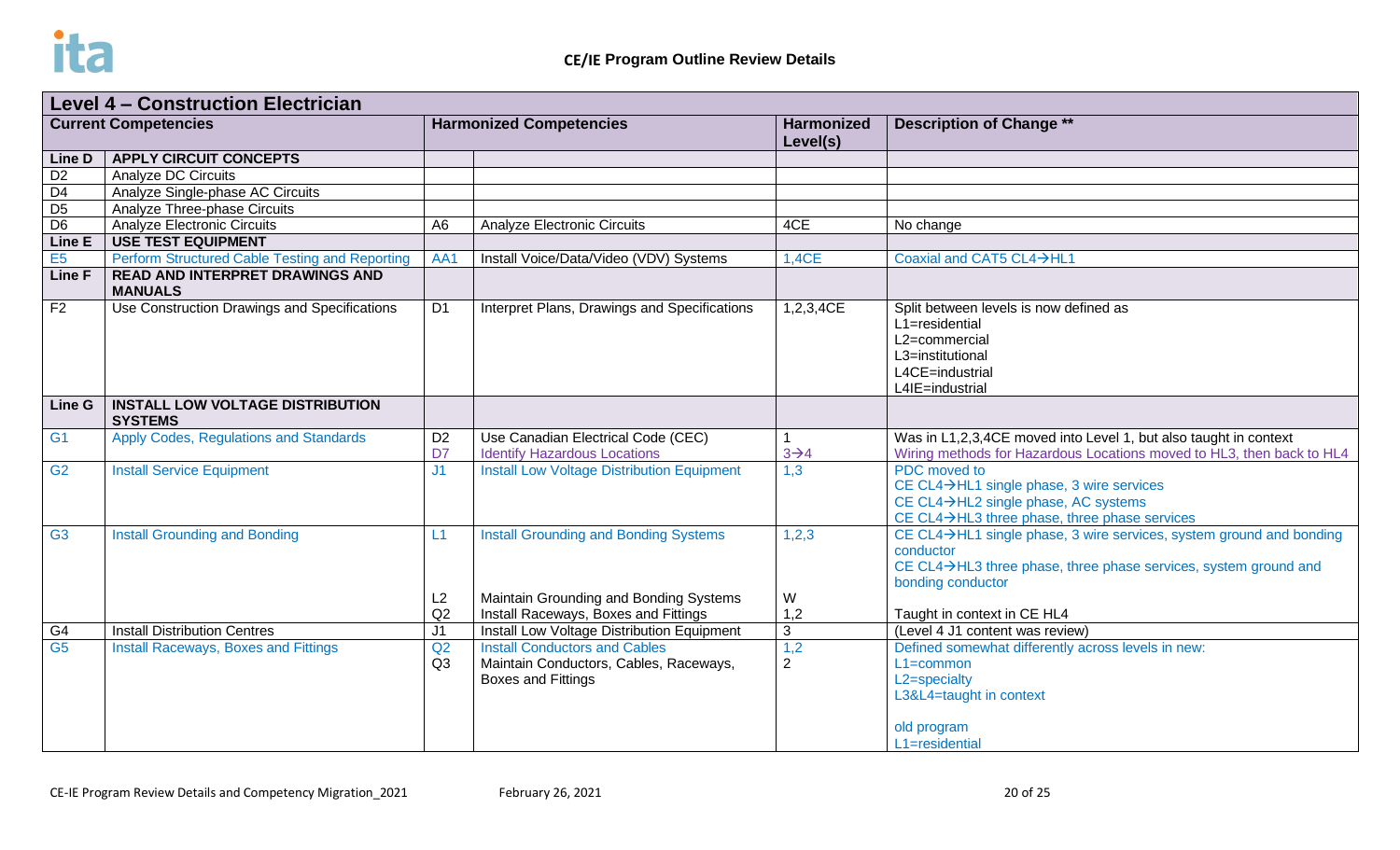

|                | Level 4 – Construction Electrician                        |                                    |                                                                                                                                                            |                                  |                                                                                                                                        |  |  |  |
|----------------|-----------------------------------------------------------|------------------------------------|------------------------------------------------------------------------------------------------------------------------------------------------------------|----------------------------------|----------------------------------------------------------------------------------------------------------------------------------------|--|--|--|
|                | <b>Current Competencies</b>                               | <b>Harmonized Competencies</b>     |                                                                                                                                                            | <b>Harmonized</b><br>Level(s)    | <b>Description of Change **</b>                                                                                                        |  |  |  |
|                |                                                           |                                    |                                                                                                                                                            |                                  | L2=single phase<br>L3=three phase, low voltage<br>L4CE=electrical installation                                                         |  |  |  |
| G <sub>6</sub> | <b>Install Conductors and Cables</b>                      | Q <sub>1</sub>                     | <b>Install Conductors and Cables</b>                                                                                                                       | 1,2                              | Split somewhat differently across levels in new:<br>L1=residential circuits<br>L <sub>2</sub> =ICI circuits<br>L3&L4=taught in context |  |  |  |
|                |                                                           |                                    |                                                                                                                                                            |                                  | old program<br>L1=residential circuits<br>L2=circuits (non-specified?)<br>L3=three phase, low voltage<br>L4CE=electrical installations |  |  |  |
| G7             | Install Utilization Equipment and Devices                 | R2                                 | <b>Install Wiring Devices</b>                                                                                                                              | 2                                | Taught in context across levels                                                                                                        |  |  |  |
| Line H         | INSTALL ELECTRICAL EQUIPMENT                              |                                    |                                                                                                                                                            |                                  |                                                                                                                                        |  |  |  |
| H3             | <b>Install Protective Devices</b>                         | O <sub>1</sub><br>O <sub>2</sub>   | <b>Install High Voltage Systems</b><br>Maintain High Voltage Systems                                                                                       | CE4/IE4 HL4<br>CE4/IE4 HL4       | No change                                                                                                                              |  |  |  |
| H <sub>6</sub> | <b>Install HVAC</b>                                       | S <sub>1</sub><br><b>S2</b>        | <b>Install HVAC Systems and Controls</b><br>Maintain HVAC Systems and Controls                                                                             | $\overline{2}$<br>$\overline{2}$ | $CE/IE CL4 \rightarrow HL2$                                                                                                            |  |  |  |
| H7             | <b>Install Emergency Power Systems</b>                    | K1<br>K <sub>2</sub>               | <b>Install Power Conditioning, UPS and Surge</b><br><b>Suppression Systems</b><br>Maintain Power Conditioning, UPS and Surge<br><b>Suppression Systems</b> | 4CE<br>4CE                       |                                                                                                                                        |  |  |  |
|                |                                                           | T <sub>1</sub><br>T <sub>2</sub>   | Install Exit and Emergency Lighting Systems<br><b>Maintains Exit and Emergency Lighting</b><br><b>Systems</b>                                              | $\overline{2}$<br>$\overline{2}$ | $CL4 \rightarrow HL2$<br>$CL4 \rightarrow HL2$                                                                                         |  |  |  |
| H <sub>8</sub> | <b>Install Alternative Power Systems</b>                  | N <sub>1</sub><br>N <sub>2</sub>   | Install Renewable Energy Generating and<br><b>Storage Systems</b><br>Maintain Renewable Energy Generating and<br><b>Storage Systems</b>                    | 2,4CE<br>W                       | Types of alternative power systems is introduced in Level 2                                                                            |  |  |  |
| Line I         | <b>INSTALL CONTROL CIRCUITS AND DEVICES</b>               |                                    |                                                                                                                                                            |                                  |                                                                                                                                        |  |  |  |
| 12             | <b>Install Magnetic Motor Controls</b>                    |                                    |                                                                                                                                                            |                                  |                                                                                                                                        |  |  |  |
| 4              | <b>Install PLCs</b>                                       | AC <sub>1</sub><br>AC <sub>3</sub> | <b>Install Automated Control Systems</b><br>Program Automated Control Systems                                                                              | 4CE<br>4CE                       | No change                                                                                                                              |  |  |  |
| 15             | <b>Install Automated Controls</b>                         | AC <sub>1</sub><br>AC <sub>3</sub> | <b>Install Automated Control Systems</b><br><b>Program Automated Control Systems</b>                                                                       | 4CE<br>4CE                       | No change                                                                                                                              |  |  |  |
| Line J         | <b>INSTALL SIGNAL AND COMMUNICATION</b><br><b>SYSTEMS</b> |                                    |                                                                                                                                                            |                                  |                                                                                                                                        |  |  |  |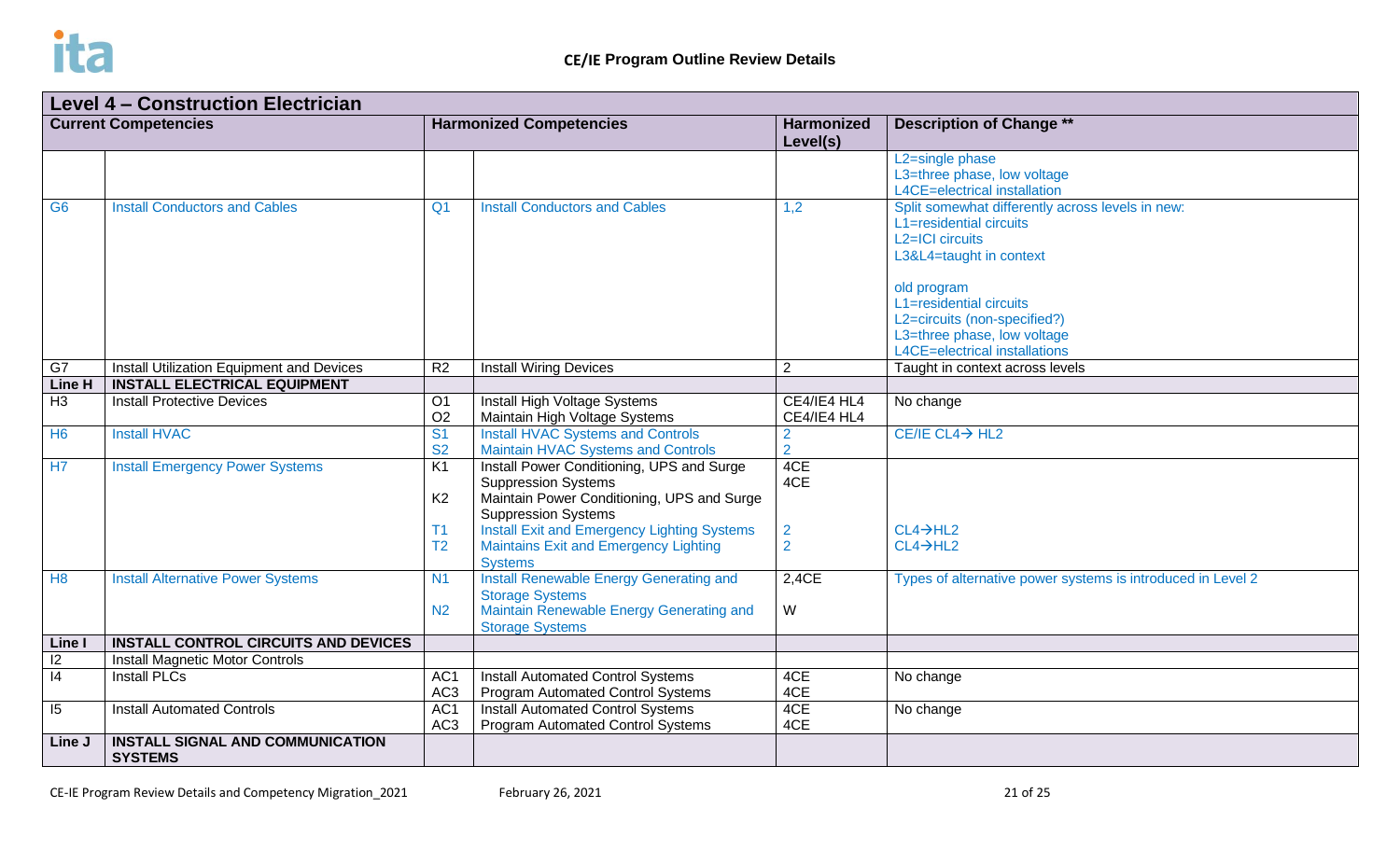|                             | <b>Level 4 - Construction Electrician</b>   |                                |                                            |                               |                                                                   |  |  |  |  |
|-----------------------------|---------------------------------------------|--------------------------------|--------------------------------------------|-------------------------------|-------------------------------------------------------------------|--|--|--|--|
| <b>Current Competencies</b> |                                             | <b>Harmonized Competencies</b> |                                            | <b>Harmonized</b><br>Level(s) | <b>Description of Change **</b>                                   |  |  |  |  |
| J1                          | Install Fire Alarm and Suppression Systems  | Z <sub>1</sub>                 | Install Fire Alarms Systems                | 4CE                           | No change                                                         |  |  |  |  |
| J2                          | <b>Install Structured Cabling Systems</b>   | AA1                            | Install Voice/Data/Video (VDV) Systems     |                               | Coaxial and CAT5 CL4→HL1                                          |  |  |  |  |
|                             |                                             |                                |                                            | 4CE                           | Termination of fibre optic cable                                  |  |  |  |  |
| J3                          | Install Nurse Call Systems                  | AA3                            | Install Nurse Call systems                 | 4CE                           | No change                                                         |  |  |  |  |
| J4                          | Install Building Integrated Control Systems | AB1                            | <b>Install Building Automation Systems</b> | 4CE                           | No change                                                         |  |  |  |  |
| J5                          | <b>Install Sound Systems</b>                | AB <sub>1</sub>                | <b>Install Building Automation Systems</b> | 4CE                           | No change                                                         |  |  |  |  |
| J6                          | <b>Install Entertainment Systems</b>        |                                |                                            |                               | Removed                                                           |  |  |  |  |
| J7                          | <b>Install CATV Systems</b>                 |                                |                                            |                               | Removed                                                           |  |  |  |  |
| J8                          | <b>Install Security Alarm Systems</b>       | Z <sub>3</sub>                 | Install Security and Surveillance Systems  | 4CE                           | No change                                                         |  |  |  |  |
| Line K                      | <b>INSTALL HIGH VOLTAGE SYSTEMS</b>         |                                |                                            |                               |                                                                   |  |  |  |  |
| K1                          | Apply High Voltage Safety Procedures        | O <sub>1</sub>                 | Install High Voltage Systems               | 4CE                           | No change                                                         |  |  |  |  |
| K2                          | Install High Voltage Cables                 | O <sub>1</sub>                 | Install High Voltage Systems               | 4CE                           | No change                                                         |  |  |  |  |
| K3                          | Install High Voltage Switch Gear            | O <sub>1</sub>                 | Install High Voltage Systems               | 4CE                           |                                                                   |  |  |  |  |
|                             |                                             | <b>P5</b>                      | <b>Install High Voltage Transformers</b>   | ю                             | Calculate Voltage, Current, kVA Non-destructive testing, Describe |  |  |  |  |
|                             |                                             |                                |                                            |                               | installation of high voltage transformers                         |  |  |  |  |
| K4                          | Use of High Voltage Test Equipment          | O <sub>2</sub>                 | Maintain High Voltage Systems              | 4CE                           | No change                                                         |  |  |  |  |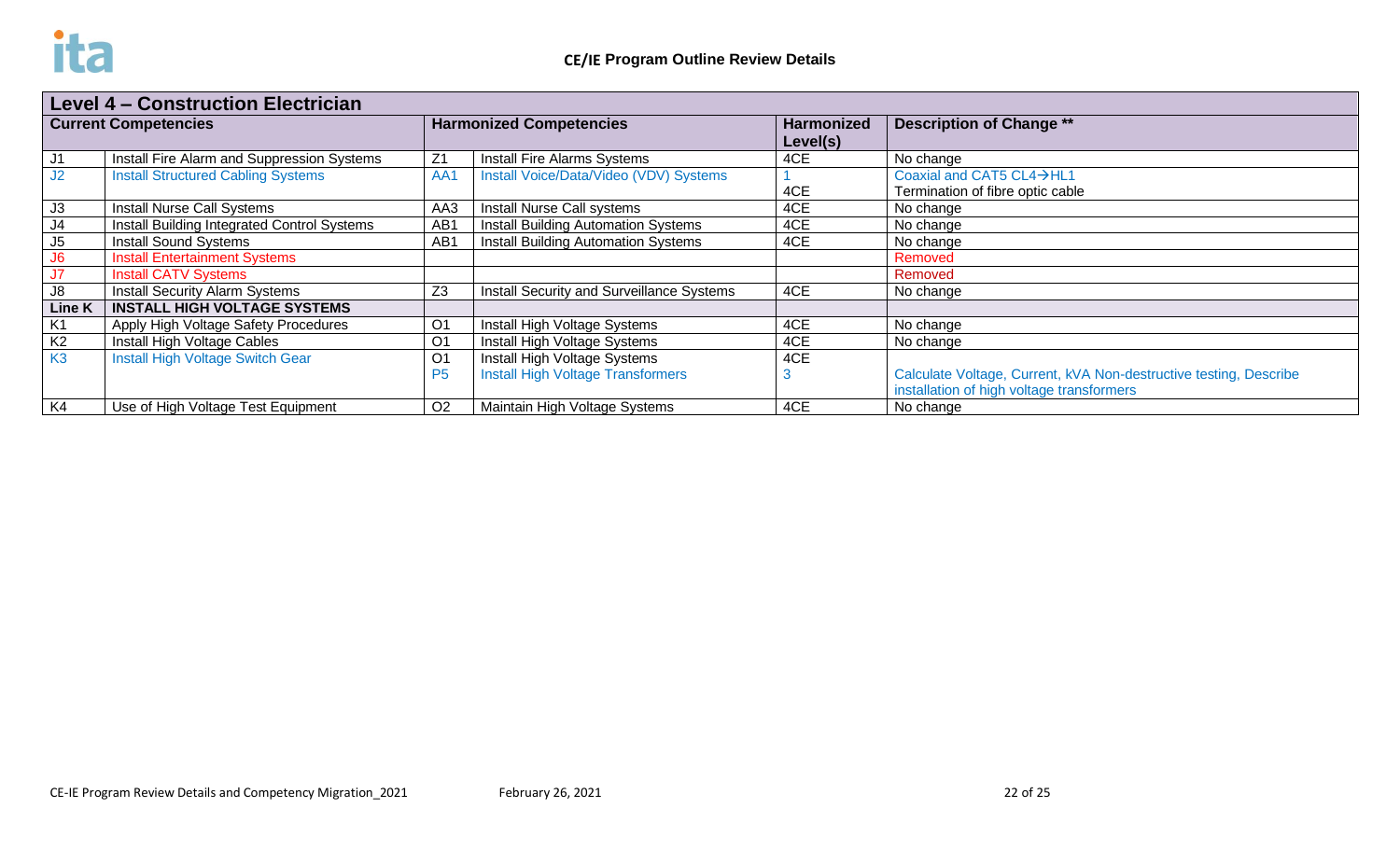

|                | <b>Level 3 - Industrial Electrician</b>                                                                        |                                                     |                                                                                                                                                                   |                                                                              |                                                          |  |  |  |  |
|----------------|----------------------------------------------------------------------------------------------------------------|-----------------------------------------------------|-------------------------------------------------------------------------------------------------------------------------------------------------------------------|------------------------------------------------------------------------------|----------------------------------------------------------|--|--|--|--|
|                | <b>Current Competencies</b>                                                                                    |                                                     | <b>Harmonized Competencies</b>                                                                                                                                    | <b>Harmonized</b><br>Level(s)                                                | <b>Description of Change **</b>                          |  |  |  |  |
| <b>Line D</b>  | <b>CIRCUIT CONCEPTS</b>                                                                                        |                                                     |                                                                                                                                                                   |                                                                              |                                                          |  |  |  |  |
| D <sub>6</sub> | Demonstrate knowledge of three-phase theory<br>[IE129-3TC]                                                     | A <sub>5</sub>                                      | Analyze Three-Phase AC Circuits                                                                                                                                   | 3                                                                            | No change                                                |  |  |  |  |
| Line J         | <b>CONTROL CIRCUITS</b>                                                                                        |                                                     |                                                                                                                                                                   |                                                                              |                                                          |  |  |  |  |
| J3             | Demonstrate knowledge of AC motor controls<br>[IE227-3TC]                                                      | V <sub>1</sub><br>Y1                                | <b>Install Motor Starters and Controls</b><br>Install AC Motors                                                                                                   | 3                                                                            | No change                                                |  |  |  |  |
| Line L         | <b>ELECTRIC MOTORS</b>                                                                                         |                                                     |                                                                                                                                                                   |                                                                              |                                                          |  |  |  |  |
| L1             | Demonstrate knowledge of AC machines<br>[IE150-3TC]                                                            | Y1<br>Y2<br>M1<br>M <sub>2</sub>                    | Install AC Motors<br><b>Maintain AC Motors</b><br>Install AC (Alternating Current) Generating<br>Systems<br><b>Maintain AC Generating Systems</b>                 | 3<br>3<br>3<br>3                                                             | No change (most content is in Y1, but LT13 moved to M1)  |  |  |  |  |
| L2             | Demonstrate knowledge of DC machines<br>[IE192-3TC]                                                            | Y3<br><b>Y4</b><br>M <sub>3</sub><br>M <sub>4</sub> | <b>Install DC Motors</b><br><b>Maintain DC Motors</b><br><b>Install DC (Direct Current) Generating</b><br><b>Systems</b><br><b>Maintain DC Generating Systems</b> | $2\rightarrow3$<br>$2\rightarrow 3$<br>$2\rightarrow 3$<br>$2 \rightarrow 3$ | CL3->HL2->HL3                                            |  |  |  |  |
| <b>Line M</b>  | <b>PROGRAMMABLE LOGIC CONTROLLERS</b>                                                                          |                                                     |                                                                                                                                                                   |                                                                              |                                                          |  |  |  |  |
| M1             | Demonstrate and apply knowledge of PLC<br>operation, installation and maintenance [IE134-<br>3TCI              | AC <sub>1</sub><br>AC <sub>3</sub>                  | <b>Install Automated Control Systems</b><br><b>Program Automated Control Systems</b>                                                                              | 4IE<br>4IE                                                                   | <b>IE CL3→IE HL4</b>                                     |  |  |  |  |
| M <sub>2</sub> | Demonstrate and apply knowledge of<br>communication buses and PLC interfaces<br>$[IE135-3TC]$                  | AC <sub>1</sub><br>AC <sub>3</sub>                  | <b>Install Automated Control Systems</b><br><b>Program Automated Control Systems</b>                                                                              | 4IE<br>4IE                                                                   | IE CL3→IE HL4                                            |  |  |  |  |
| M3             | Demonstrate knowledge of programming<br>language and of installing and maintaining PLC<br>software [IE138-3TC] | AC <sub>3</sub><br>AA1                              | <b>Program Automated Control Systems</b><br>Install Voice/Data/Video (VDV) Systems                                                                                | 4IE<br>4IE                                                                   | <b>IE CL3→IE HL4</b><br>TCP/IP, device net, modbus, etc. |  |  |  |  |
| <b>Line N</b>  | <b>POWER DISTRIBUTION SYSTEMS</b>                                                                              |                                                     |                                                                                                                                                                   |                                                                              |                                                          |  |  |  |  |
| N1             | Demonstrate knowledge of installation and<br>maintenance of transformers [IE143-3TC]                           | P <sub>3</sub>                                      | Install Low-Voltage Three-Phase<br><b>Transformers</b>                                                                                                            | 3                                                                            | No change                                                |  |  |  |  |
| N <sub>2</sub> | Calculate power factor correction [IE144-3TC]                                                                  | A <sub>5</sub>                                      | Analyze Three-Phase AC Circuits                                                                                                                                   | 3                                                                            | No change                                                |  |  |  |  |
| <b>Line S</b>  | <b>ELECTRONICS</b>                                                                                             |                                                     |                                                                                                                                                                   |                                                                              |                                                          |  |  |  |  |
| S <sub>1</sub> | Demonstrate knowledge of electronics [IE111-<br>3TCI                                                           | A <sub>6</sub>                                      | <b>Analyze Electronic Circuits</b>                                                                                                                                | 3                                                                            | No change                                                |  |  |  |  |
| S <sub>2</sub> | Demonstrate knowledge of semiconductor<br>power devices [IE228-3TC]                                            | A <sub>6</sub>                                      | <b>Analyze Electronic Circuits</b>                                                                                                                                | 3                                                                            | No change                                                |  |  |  |  |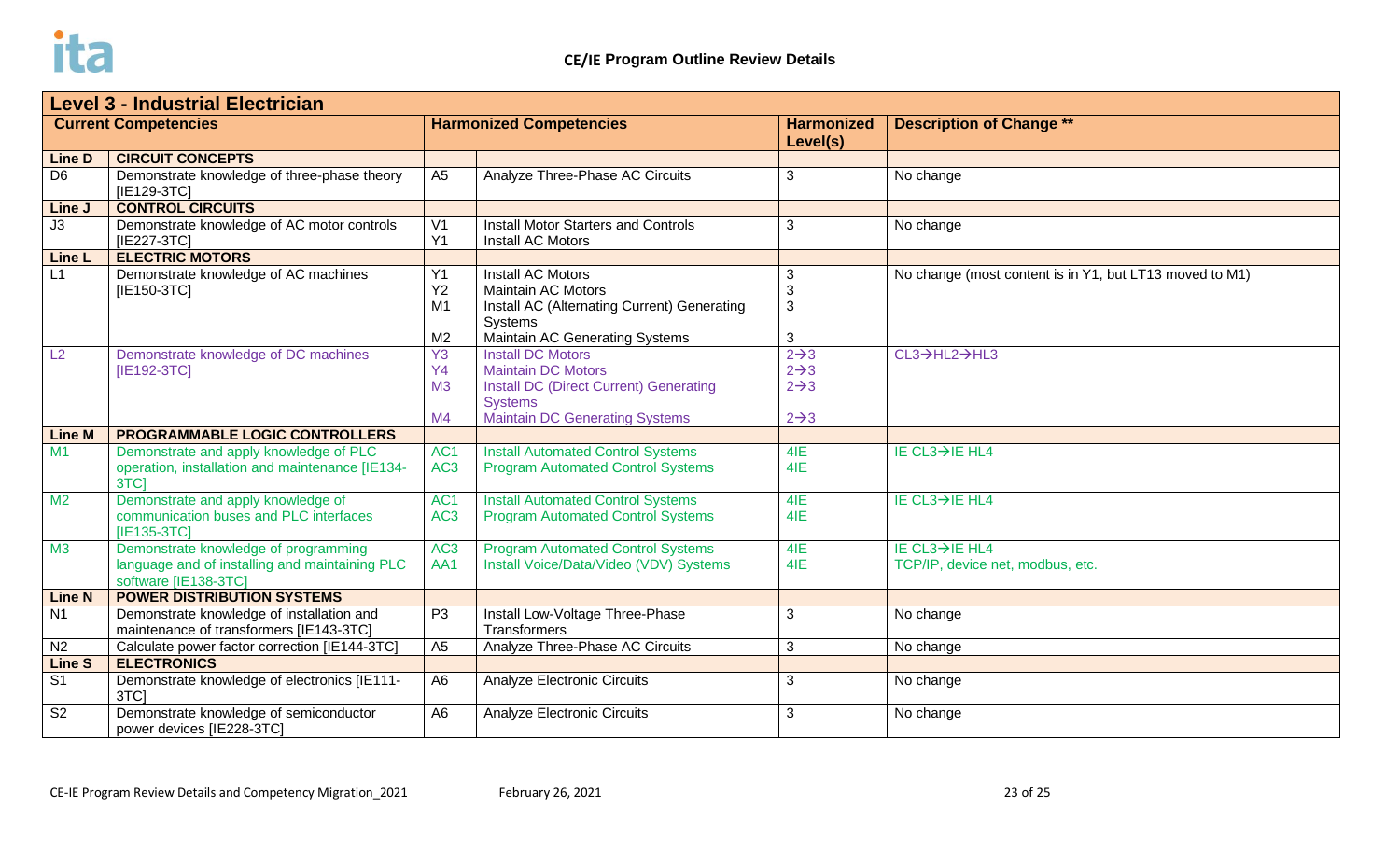| <b>Level 4 - Industrial Electrician</b> |                                                                                                         |                                |                                                                                                        |                               |                                                                   |  |  |  |
|-----------------------------------------|---------------------------------------------------------------------------------------------------------|--------------------------------|--------------------------------------------------------------------------------------------------------|-------------------------------|-------------------------------------------------------------------|--|--|--|
| <b>Current Competencies</b>             |                                                                                                         | <b>Harmonized Competencies</b> |                                                                                                        | <b>Harmonized</b><br>Level(s) | <b>Description of Change **</b>                                   |  |  |  |
| Line E                                  | <b>TEST EQUIPMENT</b>                                                                                   |                                |                                                                                                        |                               |                                                                   |  |  |  |
| E <sub>5</sub>                          | Demonstrate knowledge of measurement and<br>calibration test equipment [IE225-4TC]                      | O <sub>2</sub>                 | Maintain High Voltage Systems                                                                          | CE/IE 4                       | No change                                                         |  |  |  |
| Line H                                  | LOW VOLTAGE DISTRIBUTION SYSTEMS                                                                        |                                |                                                                                                        |                               |                                                                   |  |  |  |
| H <sub>9</sub>                          | Demonstrate knowledge of installing and<br>terminating fibre optic cables [IE194-4TC]                   | AA1                            | Install Voice/Data/Video (VDV) Systems                                                                 | 4IE                           | No change                                                         |  |  |  |
| Line I                                  | <b>ELECTRICAL EQUIPMENT</b>                                                                             |                                |                                                                                                        |                               |                                                                   |  |  |  |
| $\overline{3}$                          | Demonstrate knowledge of installing and<br>maintaining HVAC equipment [IE156-4TC]                       | AC1                            | <b>Install Automated Control Systems</b>                                                               | 4IE                           | No change                                                         |  |  |  |
| 4                                       | Demonstrate knowledge of pumps [IE158-4TC]                                                              | AD <sub>5</sub>                | Install and Maintain Pumping Systems                                                                   | 4IE                           | No change                                                         |  |  |  |
| 15                                      | Demonstrate knowledge of the installation and<br>maintenance of Robotic Control Systems [IE176-<br>4TCI | AC <sub>1</sub>                | <b>Install Automated Control Systems</b>                                                               | 4IE                           | No change                                                         |  |  |  |
| Line J                                  | <b>CONTROL CIRCUITS</b>                                                                                 |                                |                                                                                                        |                               |                                                                   |  |  |  |
| J <sub>4</sub>                          | Demonstrate knowledge of variable speed drive<br>(VSD) and starting systems [IE178-4TC]                 | W1                             | <b>Install Drives</b>                                                                                  | 3                             | <b>IE CL4→HL3</b>                                                 |  |  |  |
| Line K                                  | <b>COMPUTER SYSTEMS</b>                                                                                 |                                |                                                                                                        |                               |                                                                   |  |  |  |
| K <sub>2</sub>                          | Demonstrate and apply knowledge of network<br>diagnostic tools [IE147-4TC]                              | AA1                            | Install Voice/Data/Video (VDV) Systems                                                                 | 1,4IE                         | IE $CL4 \rightarrow HL1$<br>CAT5 - Pin outs, termination, testing |  |  |  |
| K <sub>3</sub>                          | Demonstrate and apply knowledge of<br>communication protocols [IE148-4TC]                               | AA1                            | Install Voice/Data/Video (VDV) Systems                                                                 | 4IE                           | No change                                                         |  |  |  |
| Line L                                  | <b>ELECTRIC MOTORS</b>                                                                                  |                                |                                                                                                        |                               |                                                                   |  |  |  |
| L <sub>3</sub>                          | Design and demonstrate knowledge of motor<br>controls and motor control programs [IE226-4TC]            | AC <sub>3</sub>                | <b>Program Automated Control Systems</b>                                                               | 4IE                           | No change                                                         |  |  |  |
| Line N                                  | <b>POWER DISTRIBUTION SYSTEMS</b>                                                                       |                                |                                                                                                        |                               |                                                                   |  |  |  |
| N3                                      | Demonstrate knowledge of the installation and                                                           | O <sub>1</sub>                 | Install High Voltage Systems                                                                           | 4IE                           | No change                                                         |  |  |  |
|                                         | maintenance of high voltage circuits [IE152-4TC]                                                        | O <sub>2</sub>                 | Maintain High Voltage Systems                                                                          | 4IE                           |                                                                   |  |  |  |
| Line O                                  | <b>POWER SUPPLIES</b>                                                                                   |                                |                                                                                                        |                               |                                                                   |  |  |  |
| O <sub>1</sub>                          | Demonstrate knowledge of back-up power                                                                  | K <sub>1</sub>                 | Install Power Conditioning, UPS and Surge                                                              | 4IE                           | No change                                                         |  |  |  |
|                                         | equipment, UPS, battery banks and battery<br>charging systems [IE181-4TC]                               | K <sub>2</sub>                 | <b>Suppression Systems</b><br>Maintain Power Conditioning, UPS and<br><b>Surge Suppression Systems</b> | 4IE                           |                                                                   |  |  |  |